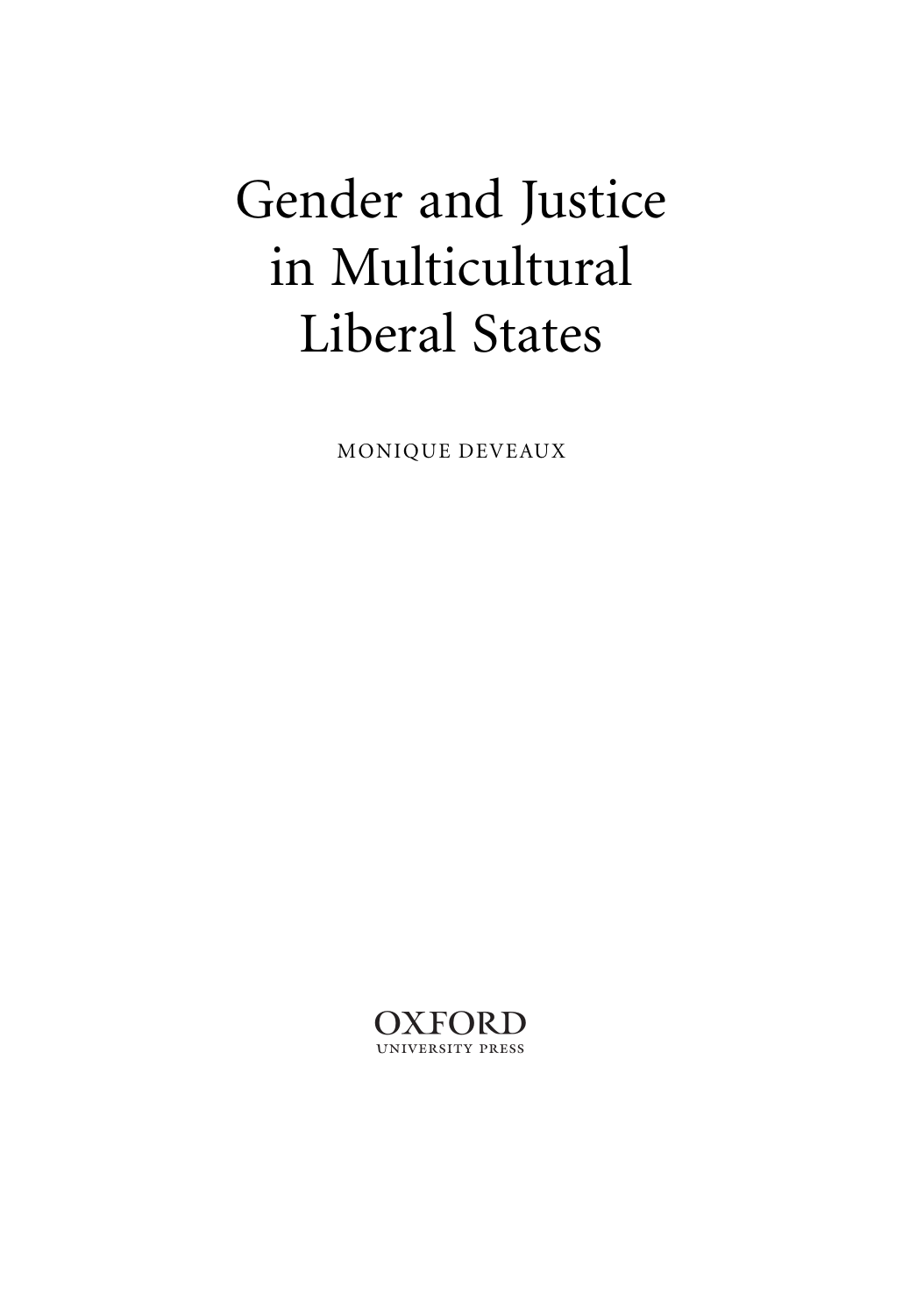

Great Clarendon Street, Oxford ox2 6DP

Oxford University Press is a department of the University of Oxford. It furthers the University's objective of excellence in research, scholarship, and education by publishing worldwide in

Oxford New York

Auckland Cape Town Dar es Salaam Hong Kong Karachi Kuala Lumpur Madrid Melbourne Mexico City Nairobi New Delhi Shanghai Taipei Toronto

With offices in

Argentina Austria Brazil Chile Czech Republic France Greece Guatemala Hungary Italy Japan Poland Portugal Singapore South Korea Switzerland Thailand Turkey Ukraine Vietnam

Oxford is a registered trade mark of Oxford University Press in the UK and in certain other countries

Published in the United States

by Oxford University Press Inc., New York

Monique Deveaux 2006

The moral rights of the author have been asserted Database right Oxford University Press (maker)

First published 2006

All rights reserved. No part of this publication may be reproduced, stored in a retrieval system, or transmitted, in any form or by any means, without the prior permission in writing of Oxford University Press, or as expressly permitted by law, or under terms agreed with the appropriate reprographics rights organization. Enquiries concerning reproduction outside the scope of the above should be sent to the Rights Department, Oxford University Press, at the address above

You must not circulate this book in any other binding or cover and you must impose the same condition on any acquirer

British Library Cataloguing in Publication Data

Data available

Library of Congress Cataloging in Publication Data

Deveaux, Monique. Gender and justice in multicultural liberal states / Monique Deveaux.

p. cm.

Includes bibliographical references and index.

1. Women's rights. 2. Minorities—Civil rights. 3. Pluralism (Social sciences)

4. Multiculturalism. 5. Culture conflict. 6. Toleration. 7. Social justice.

8. Sex role. 9. Liberalism. I. Title.

HQ1236.D48 2006<br>2006019917 305.48-dc22

Typeset by SPI Publisher Services, Pondicherry, India Printed in Great Britain on acid-free paper by Biddles Ltd., King's Lynn, Norfolk

ISBN 0–19–928979–4 978–0–19–928979–0

1 3 5 7 9 10 8 6 4 2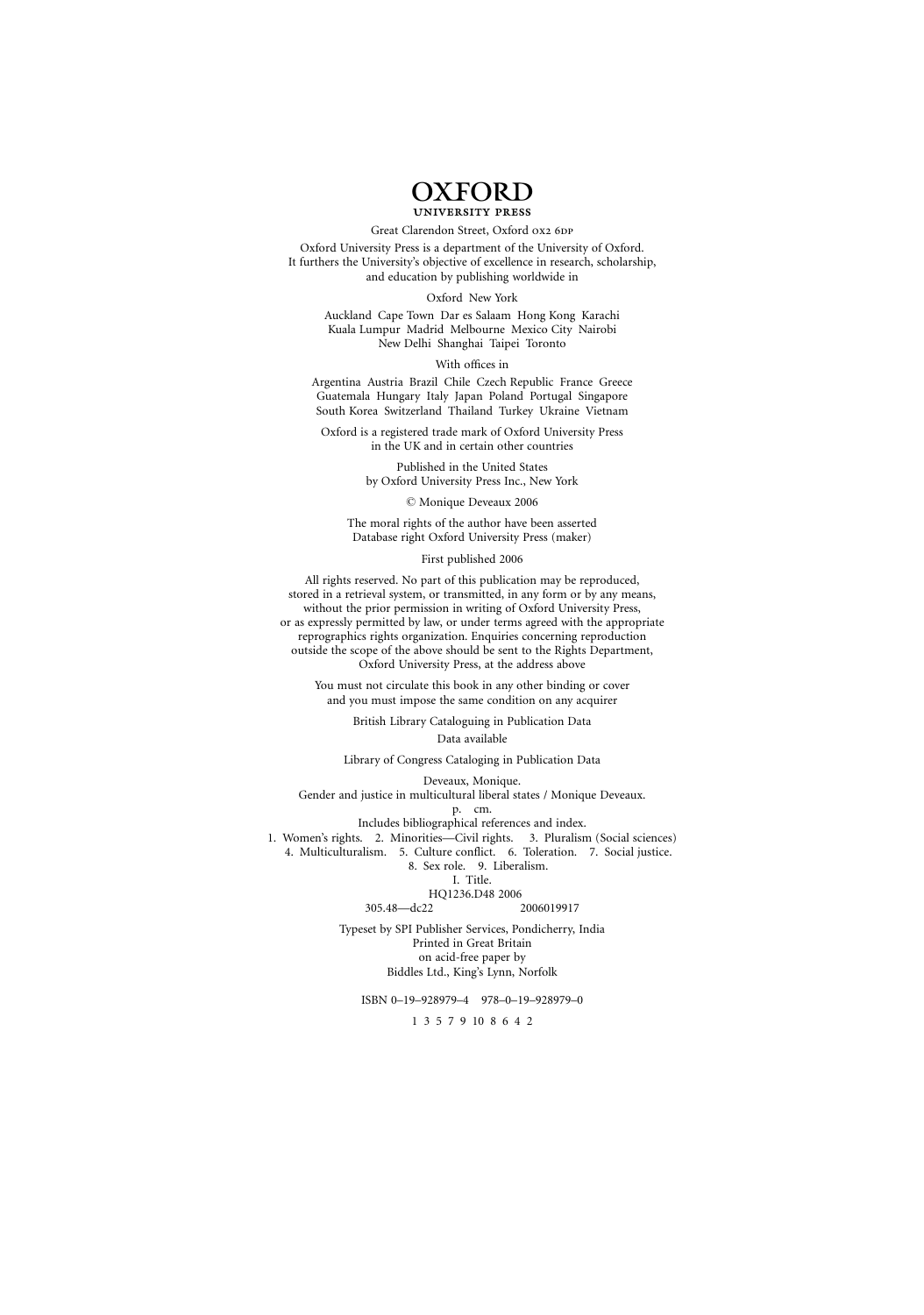# Contents

| Acknowledgments                                                                         | vi  |
|-----------------------------------------------------------------------------------------|-----|
| 1. Introduction                                                                         | 1   |
| 2. Liberal Approaches to Conflicts of Culture                                           | 23  |
| 3. Women's Rights as Human Rights                                                       | 54  |
| 4. Democratic Deliberation: Empowering Cultural Communities                             | 89  |
| 5. Native Rights and Gender Justice: The Case of Canada                                 | 127 |
| 6. Personal Autonomy and Cultural Tradition:<br>The Arranged Marriage Debate in Britain | 155 |
| 7. Gender and Cultural Justice in South Africa                                          | 186 |
| 8. Conclusion: Legitimizing Democracy<br>and Democratizing Legitimacy                   | 215 |
| Bibliography                                                                            | 229 |
| Index                                                                                   | 245 |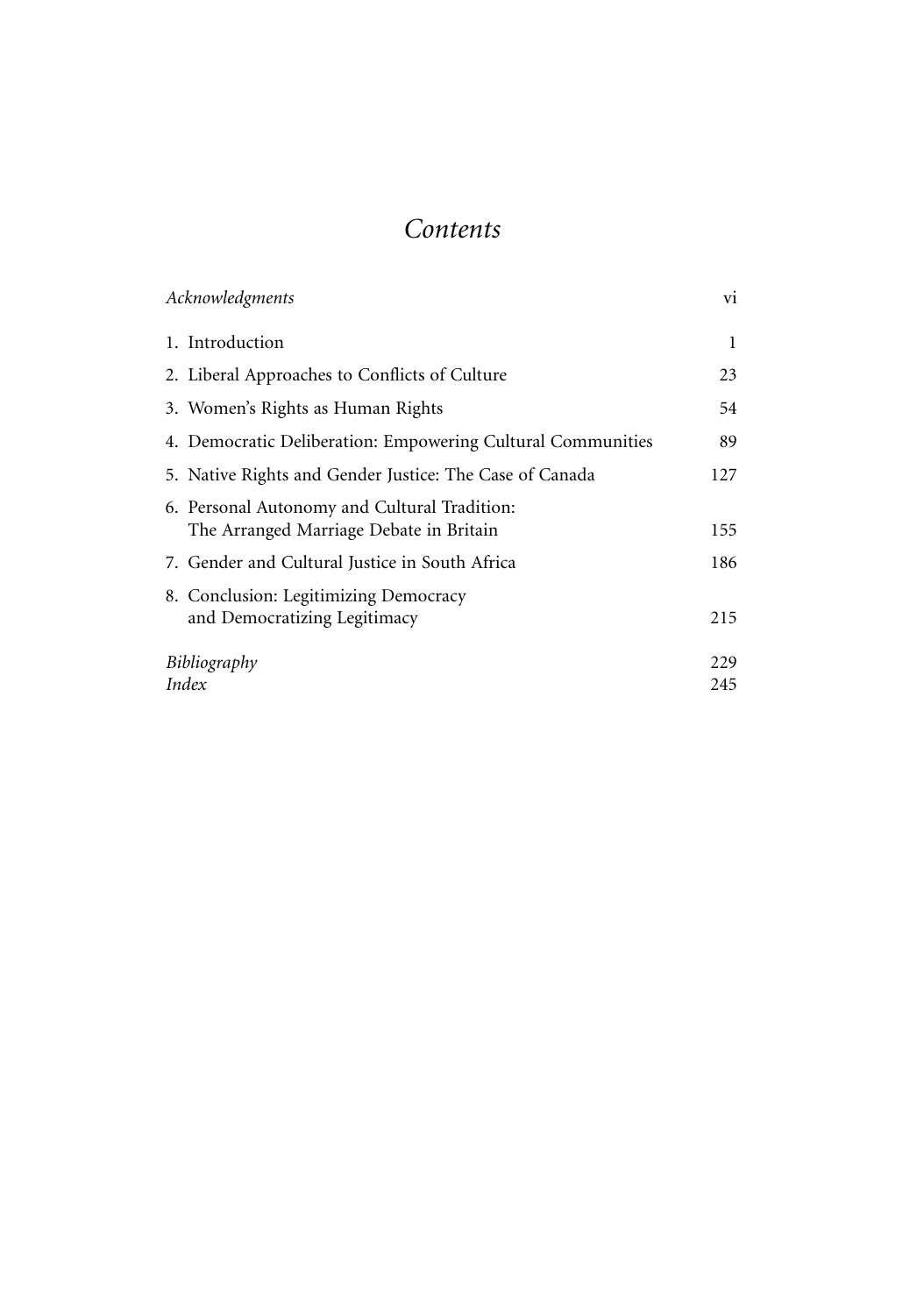1

# Introduction

Much normative political theory of the 1980s and 1990s emphasized the importance of citizens' group-based cultural differences, and the need to recognize and formally accommodate cultural minority groups in liberal democratic states.<sup>1</sup> The current mood, by contrast, reflects a preoccupation with the *internal* differences of social and cultural collectivities, and with whether and how such differences should affect the status of their claims for greater accommodation. This altered focus is due in part to political theorists' embrace of a more fluid and complex understanding of cultural identities, a consequence, perhaps, of what has been called the 'Geertz-effect' in political theory.2 Increasingly, cultural identity has come to be viewed as a dynamic and changing phenomenon, and cultural practices and arrangements are recognized as sites of contestation. This intensified attention to the internal differences of social and cultural communities may also reflect a growing awareness of the political character of cultural identities, and of cultural justice struggles generally, in plural liberal democracies. From disagreements within Native American communities over membership rules, to disputes among South Asian immigrants about norms and rules governing arranged marriages, these struggles increasingly reveal the strategic and contested nature of group identities, and the sometimes fractured solidarities of ethnic, linguistic, and religious minorities in multicultural liberal polities.

Wider recognition of the fact of disagreements and conflicts within minority cultural groups has in turn focused attention on the potential for mistreatment of vulnerable members of such communities.<sup>3</sup> This is the problem

<sup>1</sup> I use the term 'cultural groups' to cover a broad range of groups whose members share an identity based on ethnic, linguistic, racial, or religious characteristics, and for whom these aspects strongly shape the self- and ascriptive identification of individual members. Such collectivities are sometimes referred to as 'encompassing groups' or 'societal cultures' to indicate that they may shape not only the self-understandings of members but also their community contexts, opportunities, life choices, and so forth.

2 David Scott, 'Culture in Political Theory', Political Theory, 31/1 (2003), 92–115, p. 111.

<sup>3</sup> The descriptor 'minority' refers here to the social and legal status of particular practices, not to whether they are practiced by few or many. This distinction is important because in some states, such as South Africa, 'minority' practices—for example, those concerning customary marriage—may actually be practiced by a majority of the population. I do not mean to suggest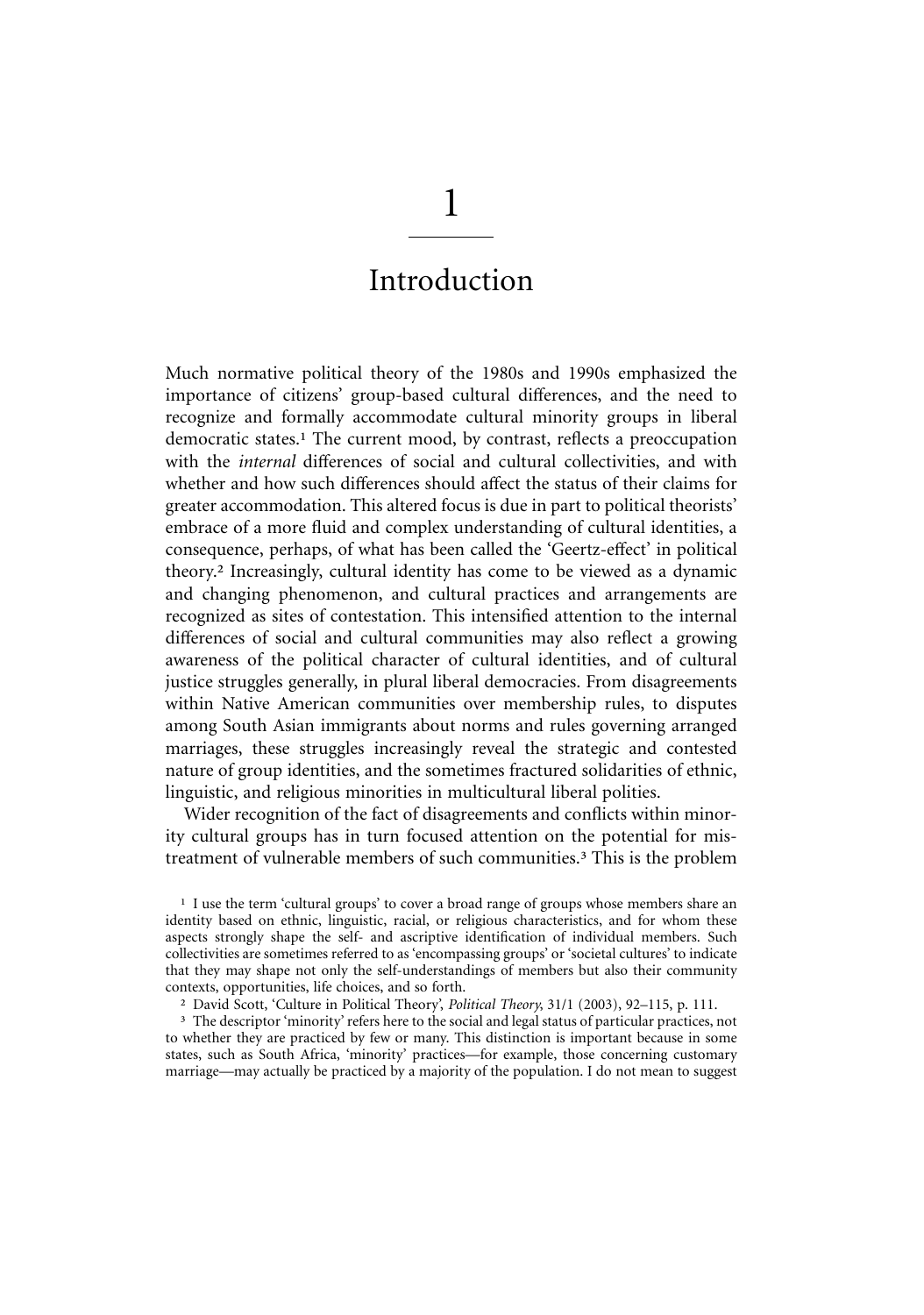of 'internal minorities', as Leslie Green has called it, or that of 'minorities within minorities.'4 The more autonomy a group has over its practices and arrangements, and the more nonliberal the character of the group, the greater the risk that individuals may be subjected to rights violations.<sup>5</sup> National cultural and ethnic minorities who are accorded collective rights, and religious communities that enjoy special dispensation in order to accommodate their traditions and values, are among the prime subjects of concern here. Political theorists have pointed to the right of Orthodox Jews in Israel to maintain a system of personal law that prevents many women (but not men) from obtaining a divorce decree without their spouse's consent and the right of the Amish in the United States to remove their children from high school at age 15, as examples of how cultural rights can leave some group members susceptible to mistreatment. Immigrant groups whose cultural practices are largely unhampered by law are also sometimes accused of unjust customs, such as sex-segregated religious schooling that only prepares girls for traditional lives. Within both national minority and immigrant communities, the spectrum of vulnerable individuals is thus quite broad, and might include religious minorities within the group, gays and lesbians, individuals who resist particular conventions, and girls and women in general.

Against this political backdrop, calls by cultural minority groups for greater recognition and rights inevitably raise questions about the proper scope and limits of such accommodation. Posing the greatest challenge are those demonstrably nonliberal cultural groups that adhere to practices that reflect and reinforce traditional and, by liberal lights, discriminatory, cultural or religious norms, roles, and worldviews. Where the customs and arrangements of traditional cultural communities stand in tension with the broader liberal norms of the society in which they live, how should multicultural, liberal democratic states respond? Should the (intolerant) practices of nonliberal groups be tolerated—if so, on what grounds, and to what effect? These questions acquire a special urgency when the norms and practices of cultural groups clash with individual rights protections guaranteed under liberal

that only the practices of cultural minorities should be subjected to critical scrutiny and potential reform; however, to the extent that a debate has risen within political theory regarding the ambiguous legal status of practices of such minorities, my intention is to try to steer this response in a more democratic direction.

<sup>4</sup> See Leslie Green, 'Internal Minorities and their Rights', in Group Rights, ed. Judith Baker (Toronto: University of Toronto Press, 1994), and Minorities Within Minorities: Equality, Rights and Diversity, eds. Avigail Eisenberg and Jeff Spinner-Halev (Cambridge: Cambridge University Press, 2005).

<sup>5</sup> The term 'nonliberal' is usually used by political theorists to refer to groups or practices that restrict individual liberty in very pronounced ways, and so risk violating liberal norms. I use the term similarly in this book, but also include communities and customs that stipulate rigid social hierarchies or prescribe sharply differentiated gender roles for men and women.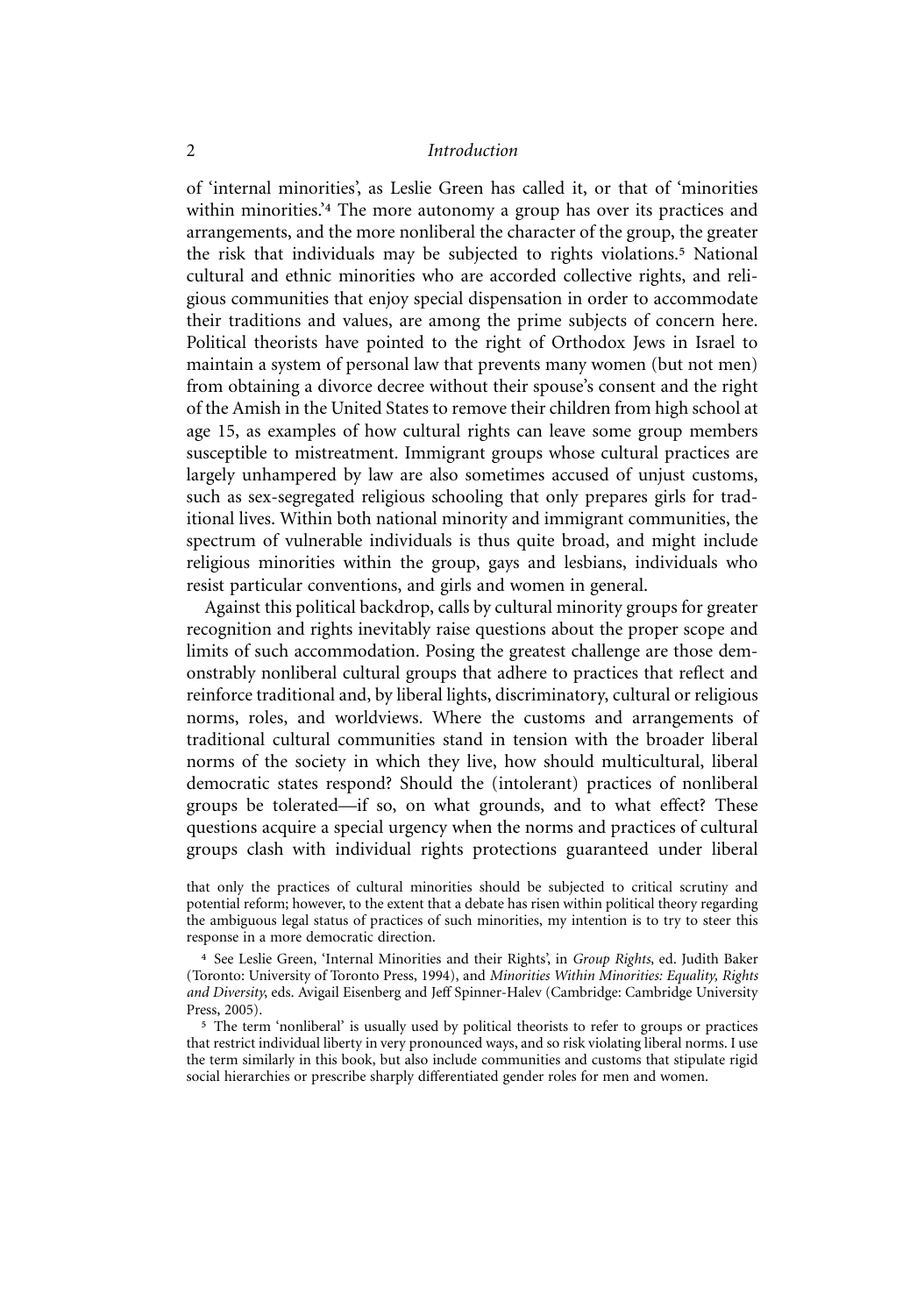constitutional law, but they also arise in connection with more everyday social customs and arrangements.

By most accounts, nowhere is the tension between policies of multicultural accommodation and liberal principles and protections more apparent than in the area of women's rights and roles. In particular, the concern that special group rights and provisions for cultural minorities might undercut the rights of women group members, or even jeopardize liberal sex equality guarantees more generally, has recently emerged as a daunting problem for proponents of multiculturalism. Religious groups and ethnic minority (especially immigrant) communities, and indigenous groups that discriminate against women in some way, are a particular focus of concern. In some cases, the cultural practices and arrangements of groups are protected by customary systems of law or by sanctioned religious systems of family and personal law (e.g. in India, South Africa, and Israel) that may conflict with a constitutional commitment to sexual equality. The road to group accommodation is increasingly a legal and political minefield, then, and it is far from clear how customs that stand in tension with individual rights legislation, such as sexual equality protections, can be permitted—or, still less, protected—without undermining the universality of such rights.

Perhaps the central paradigm framing most current political, and to a lesser extent, scholarly discussion of what I call 'conflicts of culture' is that of liberal toleration, which generates the question, 'What should the liberal state tolerate, and what should it prohibit?' This emphasis on toleration is, as I shall shortly argue, highly problematic in that it cuts short a fuller discussion of group claims about identity and self-governance; of the many possible processes for the evaluation and reform of cultural practices; and of the power relationships between minority groups and the state. In effect, the litmus test for the soundness of arguments for policies of cultural accommodation thus becomes whether such arguments unwittingly permit individual rights violations, including sex-based inequalities, or whether proponents of cultural recognition seek to grant collective rights at the expense of vulnerable members (such as women). The questions are fairly posed, and I ask a version of them myself in the coming chapters. However, it is important to see how they can also rely on a dangerously false dichotomy, namely, that between cultural groups and their rights on the one hand, and women and their rights on the other. Yet women make up at least half of the cultural communities in question, and some, as we know, defend precisely those practices and arrangements that make liberals uncomfortable, like arranged marriage and polygyny. This is why, in my view, it is not really an option to be 'pro-women' and against cultural rights. Although our preferences and commitments should not always be taken at face value—particularly in highly constrained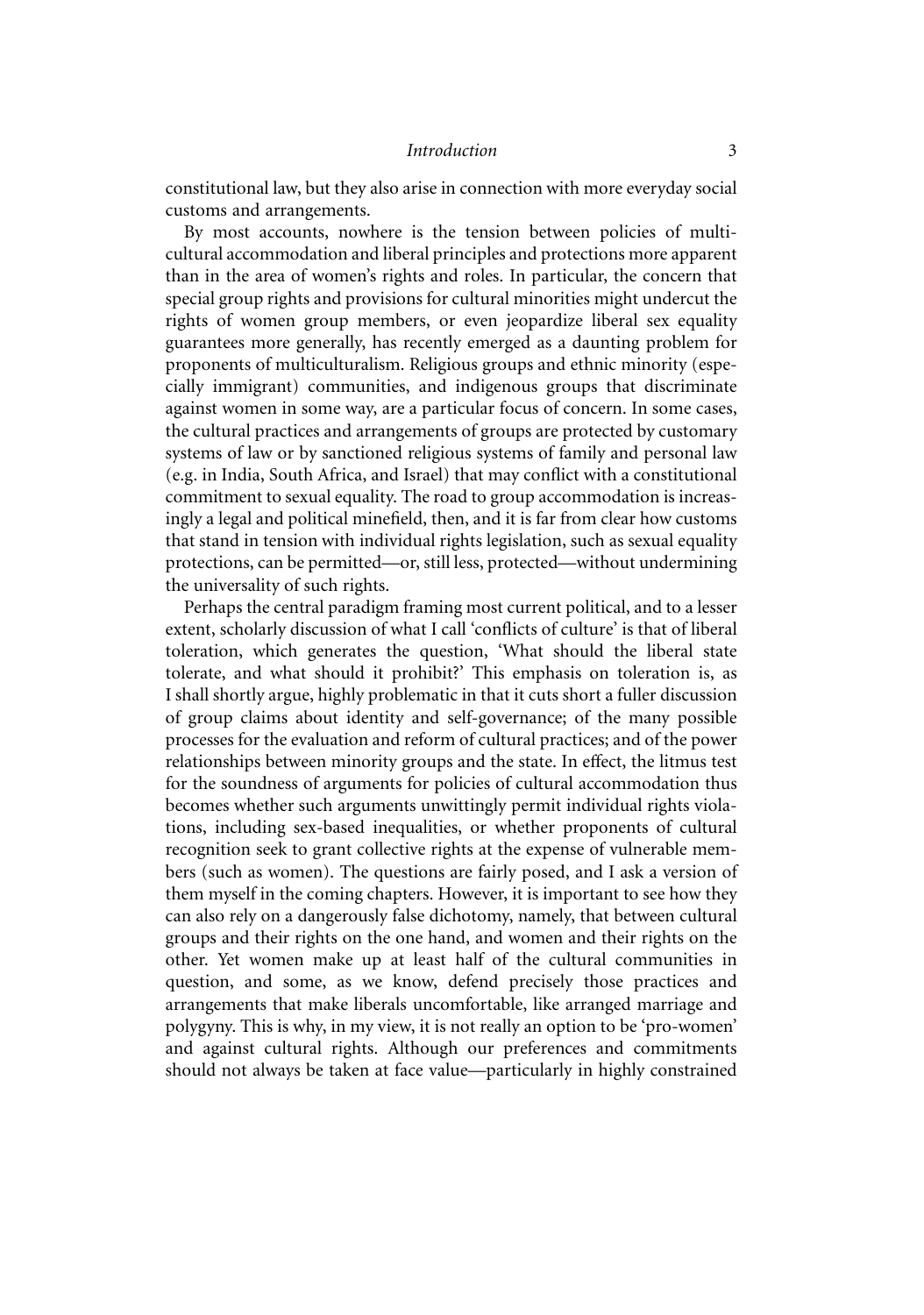circumstances—it is nonetheless unsatisfactory to merely set women's evaluative assessments aside where they stand in tension with liberal norms.

This book tries to move away from the paradigm of toleration, and to focus instead on how we might democratically mediate the tensions between the claims of cultural and religious minorities with respect to women's rights and roles, and the demands of liberal democratic states. Here my concern is tensions that arise as a direct result of claims for formal rights and protections for cultural or religious norms and arrangements, not the difficulties that arise when a member of a distinct group simply invokes a 'cultural defense' to excuse an action or to plead extenuating circumstances.6 On the whole, political theorists writing on issues of cultural diversity have been slow to ask about the implications of cultural group rights and accommodation for gender equality, or for gender justice more broadly. As feminist thinkers have long noted, it is precisely because sex roles and arrangements are often seen as private, and so excluded from the realm of politics, that framing gender issues as problems of justice is so difficult; sex inequalities are in a sense unnoticeable because they are such a pervasive part of community life. Where liberal political theorists have directly addressed this issue, they have tended to leverage liberal norms as a litmus test for assessing the claims of cultural minorities, without good justification (or results). As I argue in Chapter 2, this approach is an overly blunt instrument for dealing with the challenges posed by cultural minority practices and arrangements; as such, it risks unjustly prohibiting practices that ought to be allowed, and at the same time, ignores forms of sexual injustice that escape the rights frame (such as restriction of girls' educational and occupational opportunities through cultural pressures). Human rights frameworks, which I discuss in Chapter 3, fare somewhat better in that they appeal to a broader range of human needs and possible forms of harm. However, human rights are far from dispositive when trying to resolve disputes over gendered cultural roles, practices, and arrangements, as cultural group rights are also often defended in the language of human rights.

It is not only liberal political theorists' responses to this problem that have fallen short. The relationship between cultural group accommodation and sex equality also presents a formidable challenge to deliberative democracy, as I argue in Chapter 4. A deliberative democratic approach to conflict resolution that purports to secure respect for cultural pluralism, as mine does, will require changes which traditional cultural collectivities may vehemently

<sup>6</sup> See especially Alison Renteln, The Cultural Defense (Oxford: Oxford University Press, 2004). Instances of the latter are growing in number and significance, and have been the subject of considerable recent scholarship.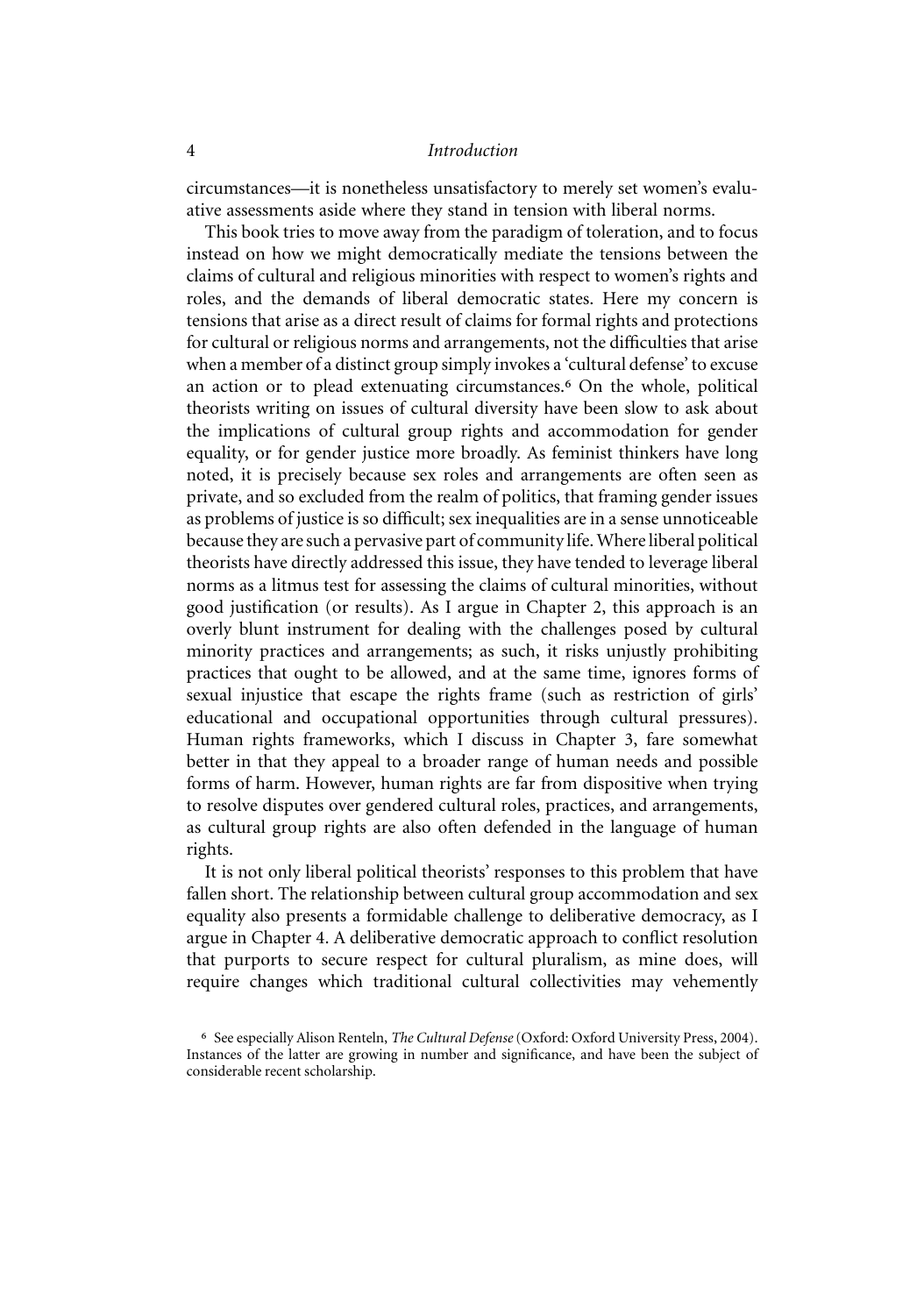reject, thereby rendering the prospect of moral consensus impossible. In particular, a deliberative democratic approach to resolving disputes about the value and status of cultural practices will require that female members of cultural groups have a voice in evaluating and deciding the fate of their communities' customs, both by including women in formal decision-making processes and developing new, more inclusive, forums for mediating cultural disputes.7 To accomplish this greater enfranchisement of women in both formal and informal democratic spaces, we will need to examine the practical impediments to their empowerment in their communities, and the cultural barriers to their participation in public life.<sup>8</sup>

\*\*\*

When cultural practices and arrangements that are protected by policies of multicultural accommodation stand in tension with constitutional guarantees of sex equality, or when social practices are internally contested within communities, difficult conflicts of culture emerge that usually involve the liberal state at some level. This conflict and its challenges are the subject of this book, which takes as its focus three main tasks. In the first place, I aim to reframe the disputes over so-called nonliberal cultural practices and arrangements, highlighting their intragroup and strategic, political character. Second, I offer an analysis of illustrative instances in which cultural group practices and individual rights protections have clashed in South Africa, Canada, and Britain, providing a contextualized discussion of this pervasive normative and political dilemma. And third, I develop an approach to mediating cultural conflicts over women's rights and roles which foregrounds the deliberative judgments of cultural group members themselves, as well as strategies of bargaining and compromise. This approach, which insists on norms of democratic legitimacy and political inclusion, is broadly situated within deliberative democracy theory. Crucially, however, it depends on a greatly expanded conception of 'the political', one that includes not simply formal political deliberation but also informal spaces of democratic activity and expression. It also accords particular attention to the need to empower

<sup>7</sup> Other political theorists have also stressed the importance of including female members of cultural groups in decisions about contested practices. See Susan Moller Okin, 'Is Multiculturalism Bad for Women?' and 'Reply', in Is Multiculturalism Bad for Women?, eds. Joshua Cohen et al. (Princeton, NJ: Princeton University Press, 1999); and Jeff Spinner-Halev, 'Feminism, Multiculturalism, Oppression, and the State', Ethics, 112 (2001), 84–113, p. 108.

<sup>8</sup> The cultural obstacles to women's participation in public life are not always obvious. For instance, Sawitri Saharso has written of the internalized psychological barriers to autonomous behavior or action, which are common among women 'raised in a culture that does not value autonomy.' See her 'Female Autonomy and Cultural Imperative: Two Hearts Beating Together', in Citizenship in Diverse Societies, eds. Will Kymlicka and Wayne Norman (Oxford: Oxford University Press, 2000), p. 228.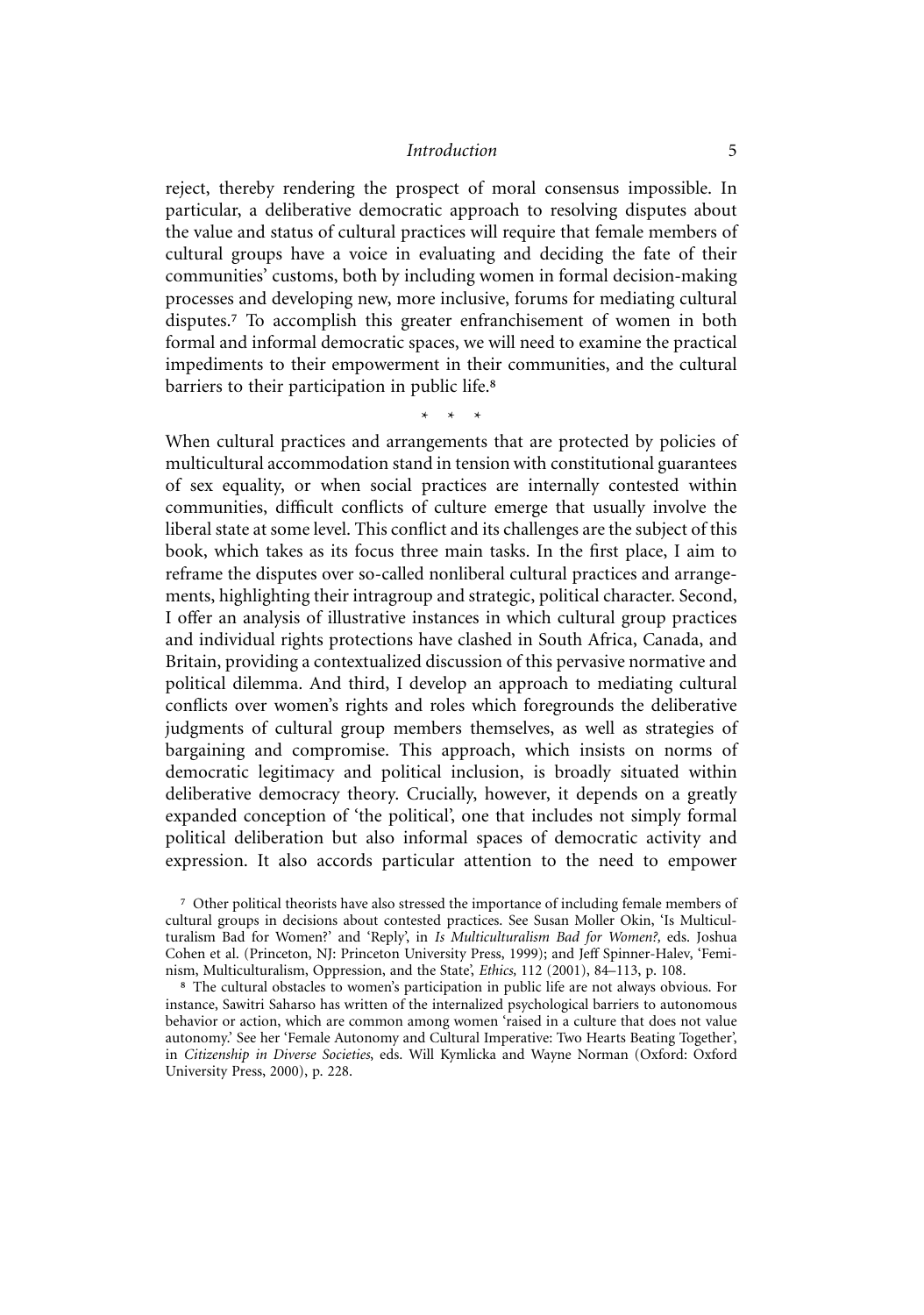vulnerable members of cultural communities by shifting power away from those community leaders who try to silence and intimidate them, and expanding opportunities for critique, resistance, and reform.

My approach to mediating the phenomenon of cultural conflicts shares with other democratic theorists the intuition that the insights of deliberative democracy theory can and should be applied to problems of intercultural justice. Seyla Benhabib, Joseph Carens, Bhikhu Parekh, James Tully, and Iris Young have all argued for dialogical and deliberative approach as a response to cultural minorities' claims for recognition and accommodation, and as a means of grappling with specific conflicts of culture.<sup>9</sup> While sharing these authors' intuition that inclusive political deliberation must precede policy decisions about cultural conflicts, my perspective differs in important respects. As suggested above, unlike these thinkers, I argue that cultural conflicts involving cultural minorities are primarily political in character, and while they include normative dimensions, they do not necessarily entail deep disputes of moral value. This reframing of cultural disputes has implications for how liberal states should attempt to mediate such conflicts. Rather than exclusively foregrounding moral argumentation aimed at reaching normative consensus, I argue that strategically focused deliberation—in which participants seek negotiation and political compromise—is oftentimes a better solution to tensions between contested cultural practices and sex equality protections, both normatively and practically. The ensuing strategic agreements are often temporary, as they are contingent upon agents' shifting interests and assessments of practices, as well as upon social relations of power more broadly. Yet I argue that even these negotiated agreements and compromises can come to take on a settled normative quality, sometimes reinforcing thicker (and more durable) forms of moral assent. And finally, I contend that questions surrounding the legitimacy of contested cultural practices need not be resolved through formal political deliberation alone: certain types of informal democratic activity, such as forms of cultural resistance and reinvention, also speak to the validity of disputed customs, roles, and arrangements. Moreover, these informal sources of democratic expression can and should be introduced when citizens deliberate on the status and possible reform of contested cultural practices.

<sup>9</sup> Seyla Benhabib, The Claims of Culture: Equality and Diversity in the Global Era (Princeton, NJ: Princeton University Press, 2002); Joseph Carens, Culture, Citizenship, and Community: A Contextual Exploration of Justice as Evenhandedness (Oxford: Oxford University Press, 2000); Bhikhu Parekh, Rethinking Multiculturalism: Cultural Diversity and Political Theory (Cambridge, MA: Harvard University Press, 2000); James Tully, Strange Multiplicity: Constitutionalism in an Age of Diversity (Cambridge: Cambridge University Press, 1995); and Iris Young, Inclusion and Democracy (Oxford: Oxford University Press, 2000).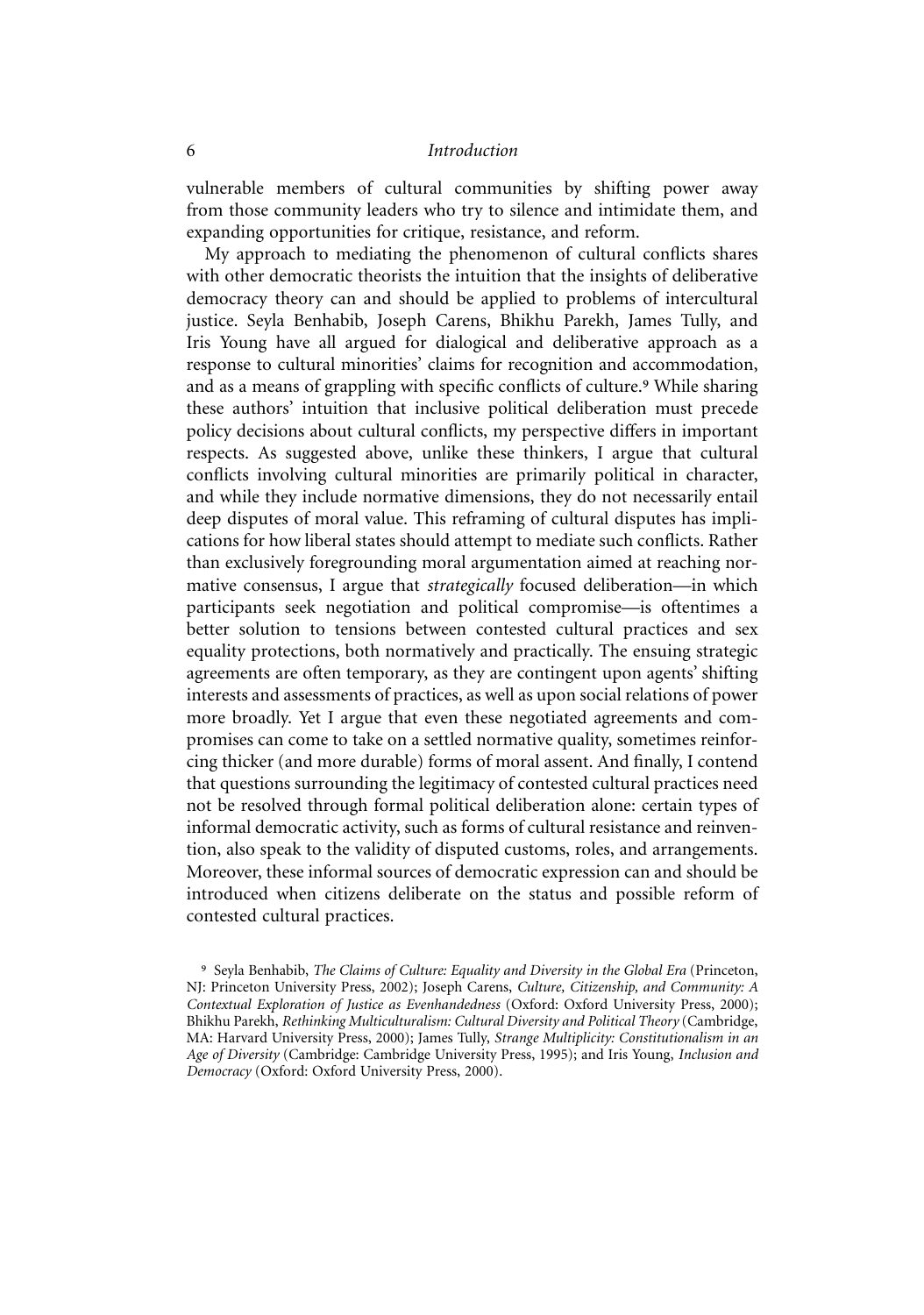The task of reframing the problem of cultural conflicts in multicultural liberal states is, in my view, an urgent one. Conflicts between cultural rights and sex equality are often addressed as part of a broader dilemma of liberal toleration that asks 'Should the intolerant be tolerated?' Yet to understand conflicts between liberal democratic norms and the cultural practices of nonliberal minorities in these terms is deeply problematic. From the start, the toleration framework places the issue solely in the hands of the state, viewing cultural conflicts as primarily about shoring up the security and authority of the state, and only secondarily about delivering justice to minorities.10 This state-centric view is rarely justified as such, but merely assumed, particularly by liberal theorists writing on cultural minority rights. As Rita Dhamoon has argued, this focus necessitates a view of culture in which only (ostensibly) discrete, highly bounded cultures are seen as worthy of notice, because only these can challenge the authority of the state. Such a move both ignores sources of cultural injustice suffered by groups who do not fit this description (such as gays and lesbians), and exaggerates the boundedness of cultural groups and their importance to political life in plural democratic states.<sup>11</sup>

In foregrounding the perspective and status of the state in this way, the liberal toleration paradigm also assumes that the main conflict is between the state and the cultural group in question. Yet as I argue, oftentimes the heart of the dispute lies within the cultural or religious community itself, even if it may first be brought to light—or compounded—by broader legal and social structures. Through its focus on the state–group schism, the toleration framework overlooks important democratic responses within cultural communities to their own contested cultural practices. As a result, the ways in which individuals resist, revise, and reinvent their social customs and traditions drop from view. Yet these informal instances of democratic practice reveal much about the nature of the conflict: why a particular custom or arrangement is contested; how its practitioners attempt to change, or to resist its change; and who supports which version of a custom, and why. These responses can, moreover, also contribute to an evaluation of the validity or nonvalidity of contested customs and arrangements by helping to inform institutionalized forums of political deliberation. Such forums, often directed by cultural group members themselves, can become critical vehicles for determining the validity and future status of controversial cultural practices in liberal democratic states.

<sup>10</sup> For a parallel argument, see Barbara Arneil, 'Cultural Protections vs. Cultural Justice: Postcolonialism, Agonistic Justice and the Limitations of Liberal Theory', in Sexual Justice/Cultural Justice: Critical Perspectives in Theory and Practice, eds. Barbara Arneil, Monique Deveaux, Rita Dhamoon, and Avigail Eisenberg (forthcoming 2006, Routledge).

<sup>11</sup> See Rita Dhamoon, 'Shifting from Culture to Cultural: Critical Theorizing of Identity/ Difference Politics', forthcoming, Constellations 13/3 (2006).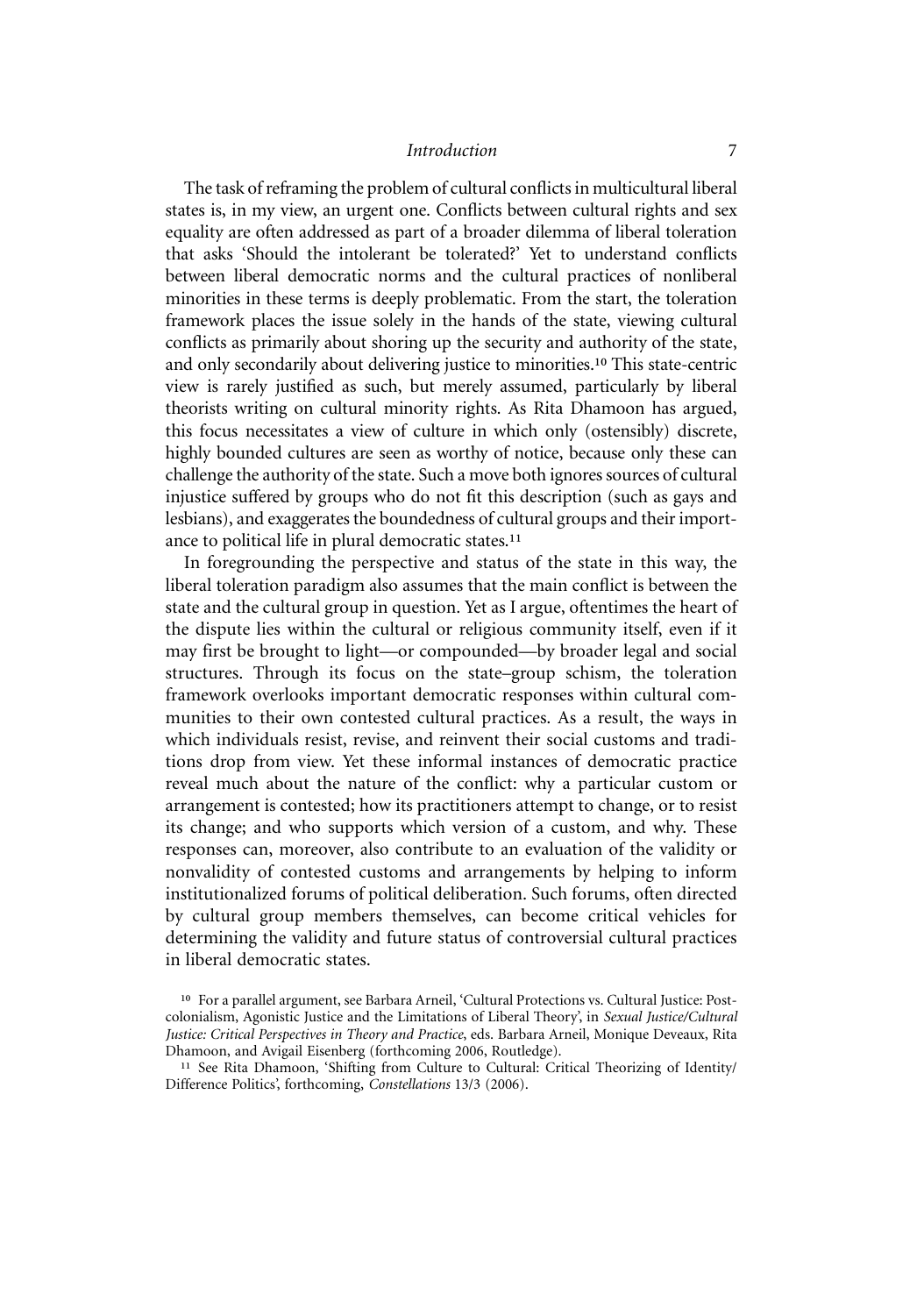Not surprisingly, the state-centric liberal toleration framework, which I take up in Chapter 2, has generated inflexible responses to cultural practices ostensibly in conflict with liberal norms, ultimately vielding recommendations that states prohibit offending customs.<sup>12</sup> And indeed, some practices are clear candidates for restriction rather than deliberative resolution, such as infanticide, sati, and 'honor killings'.13 Nor, in liberal democratic states, do these practices have defenders as such, although there is some dispute about the proper understanding of these customs and the best practical responses to them. Where harm or danger exists and subjects do not consent, decisions by liberal states to restrict or limit particular practices are mostly uncontroversial. Applying what I call a 'moral minimum' to an analysis of disputed practices will certainly support the prohibition of customs that result in serious physical harm, or which require outright coercion. Yet beyond these obvious cases, demands by traditional cultural groups for special accommodation may raise many more formidable challenges for government policymakers for which prohibition is not an adequate response. Nor will mere prohibition of certain customs—combined with appeals to liberal individual rights—automatically protect the internal minorities of cultural communities. Attempts to restrict controversial cultural practices through legal and coercive means can also fail to protect vulnerable members of such groups, such as women, by leaving certain individuals more exposed to private forms of oppression.14 It is thus no surprise that the zero-tolerance response to problem of tensions between collective cultural claims and individual rights advanced by some liberal thinkers, such as Brian Barry, Will Kymlicka, and Susan Moller Okin,15 has come under criticism.

A different response by liberal political theorists to tensions between gender equality and cultural protections urges a largely laissez-faire approach. In Chapter 2, I discuss the work of Chandran Kukathas, who opposes formal

<sup>12</sup> See for example Brian Barry, Culture and Equality (Cambridge, MA: Harvard University Press, 2001).

<sup>13</sup> So-called 'honor killings' involve the assassination of girls or women deemed to compromise a family's honor through sexual infidelity (real or suspected) or their refusal to marry a marriage partner chosen by the family. These killings are usually carried out by a male family member (father, brother, or even uncle or cousin). Cases of honor killings are reported annually in Britain, for example, in communities of Middle Eastern, North African, and (Muslim) South Asian descent.

<sup>14</sup> See the discussion by Jacob Levy, who also makes this point in The Multiculturalism of Fear (Oxford: Oxford University Press, 2000), pp. 53–62.

15 See Kymlicka's Multicultural Citizenship: A Liberal Theory of Minority Rights (Oxford: Oxford University Press, 1995), and Politics in the Vernacular: Nationalism, Multiculturalism, and Citizenship (Oxford: Oxford University Press, 2001); Okin, 'Is Multiculturalism Bad for Women?'; and Okin, 'Feminism and Multiculturalism: Some Tensions', Ethics, 108 (1998), 661–84.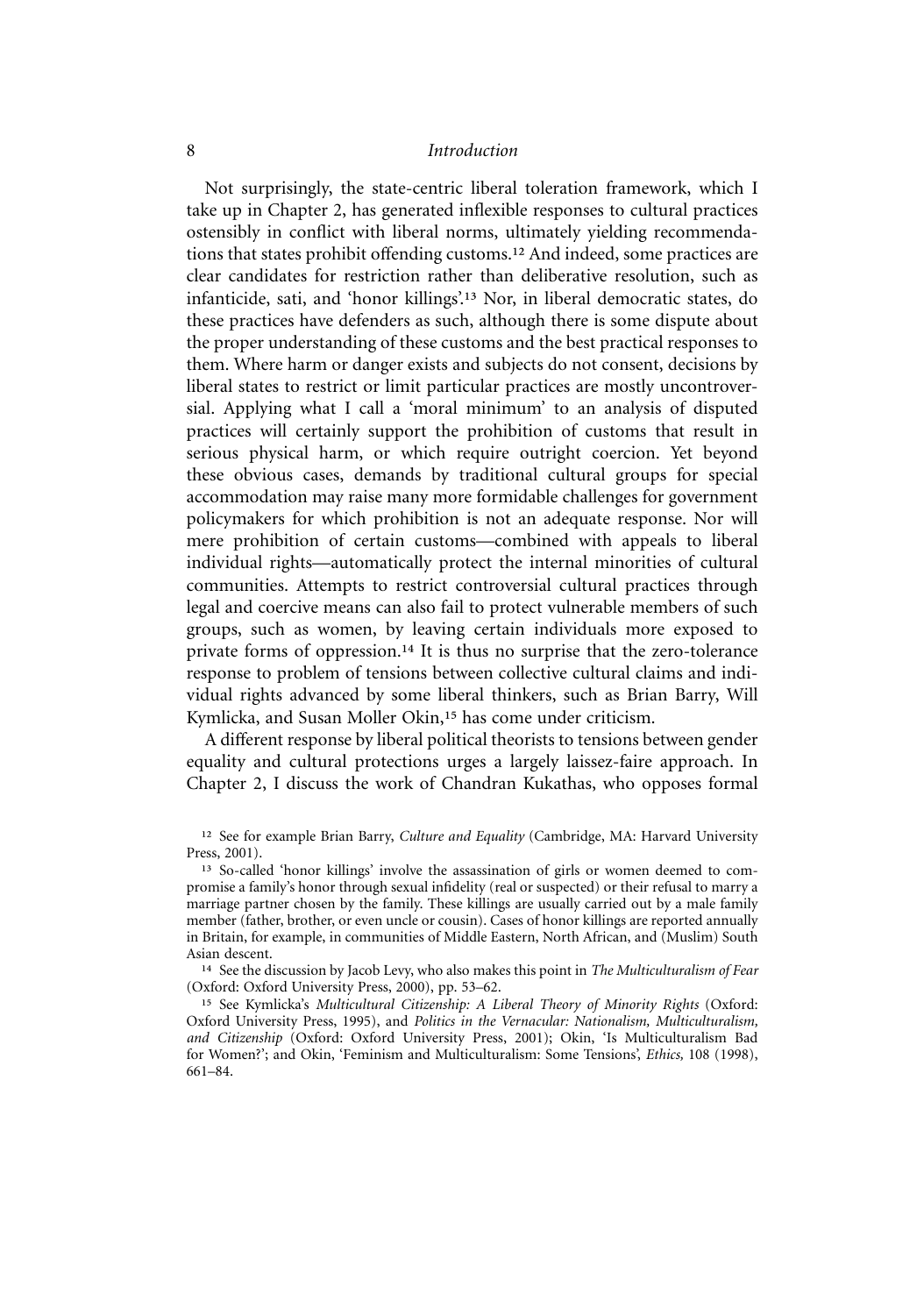cultural rights. Kukathas nonetheless believes that in liberal societies, the state is not warranted to meddle in the affairs of citizens' cultural arrangements, since to do so would violate the rights of freedom of association and freedom of conscience.<sup>16</sup> Some cultural rights proponents also adopt a hands-off position: Jeff Spinner-Halev, for example, contends that as a matter of equal justice, the liberal state should not determine the internal arrangements and personal laws of religious groups. He is especially concerned about the injustice of imposing external reforms on oppressed groups, and argues that the liberal state's role should be limited to the practical construction and implementation of communities' personal laws, but should not include the selection or reform of those laws.<sup>17</sup> Yet granting cultural communities nearcomplete autonomy over the allocation of rights and benefits to group members overlooks the harm that may befall vulnerable group members (notably women), as well as the impact on prospects for societywide policies of gender equality.

Another liberal approach to conflicts of culture, which intersects with those sketched above, is the 'women's rights as human rights' paradigm, which appeals to human rights norms to justify protection from cultural and religious practices that harm or discriminate against women. Two normative liberal theories that employ a broadly human rights-based perspective are the philosopher Onora O'Neill's neo-Kantian perspective, which focuses on agents' consent and its requirements, and Martha Nussbaum's 'capabilities approach'.18 As I discuss in Chapter 3, however, these perspectives are of limited use when it comes to hard cases of cultural conflict that involve socialization more than overt force. Nussbaum, with her Aristotelian-inflected liberalism, argues that customs common in traditional societies—such as arranged marriage and polygyny—should be prohibited because they undercut capabilities for human functioning.19 Numerous problems arise, however, when an account of capabilities embedded in a conception of human flourishing is used to judge the validity and permissibility of contested practices across different cultures. Nussbaum's claim that a capabilities approach is 'sensitive to pluralism and cultural difference' is put into serious question given the liberal perfectionist framework that undergirds her theory.20

\*\*\*

<sup>16</sup> See for example Chandran Kukathas, 'Are There Any Cultural Rights?', Political Theory, 20 (1995), 105–39.

<sup>17</sup> Spinner-Halev, 'Feminism, Multiculturalism, Oppression', esp. pp. 86 and 107–9.

<sup>&</sup>lt;sup>18</sup> See especially Onora O'Neill, *Bounds of Justice* (Cambridge: Cambridge University Press, 2000), and Martha Nussbaum, Women and Human Development: The Capabilities Approach (Cambridge: Cambridge University Press, 2000).

<sup>&</sup>lt;sup>19</sup> Nussbaum, Women and Human Development, esp. Ch. 4. <sup>20</sup> Ibid., p. 81.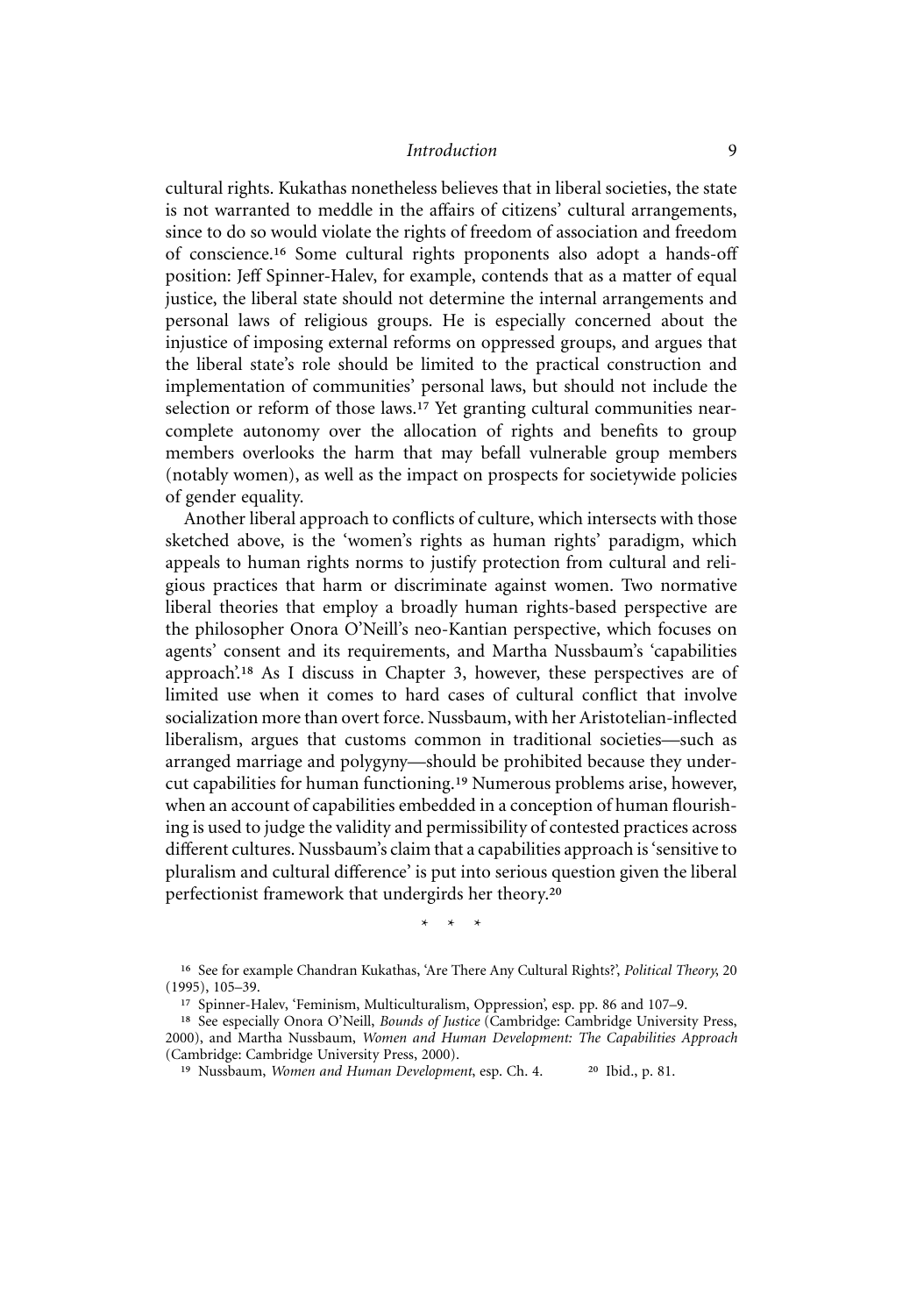As this brief overview of recent responses to the problem of cultural conflicts suggests, political theorists need to think much harder not only about how such conflicts might be resolved, but about how they should best be *under*stood in the first place. This book is in the first instance an attempt to reframe tensions between cultural and sexual equality as problems of power and democracy, and specifically, as problems of democratic practice. The main questions posed in the book are how should cultural disagreements and conflicts about women's status, roles, and arrangements be understood, and how should they be mediated or resolved in democratic societies? However, once we look at specific cases of cultural conflicts, we quickly see that many additional questions need to be asked. Rather than asking what the liberal state ought to tolerate, I suggest that we pose questions that might help to reveal the social, cultural, and political meanings and purposes of practices: Why has a particular custom or arrangement come under fire now? Who is supporting it and who is opposing it? What are the relative power positions of the supporters and dissenters? What channels are available for dissent, and for reform? How has the state impacted the conflict, and are there ways in which the state (and semi- and nongovernmental organizations, or NGOs) can support the safe articulation of dissenters' criticisms and demands for reform?

In my view, these questions are best answered through contextual discussion of concrete instances of conflicting equalities. My point of departure in two of the country case studies (those of South Africa and Canada) is the tension that exists between constitutional protections for sex equality, on the one hand, and formal protections for cultural groups and recognition of a parallel system of religious or customary law, on the other. In a third example I explore, that of the issue of arranged and forced marriage among some South Asian communities in Britain, a conflict is ostensibly presented between the custom of arranged marriage and liberal norms of choice and autonomy. Although these examples may seem unique to the states in which they arise, these kinds of tensions are, arguably, likely to increase in scope and occurrence with efforts to expand cultural rights and protections in liberal democracies. Political theorists can help to illuminate the points of friction between cultural group norms and liberal democratic principles, and suggest some ways of mediating these. We can also draw attention to power struggles within communities, and reflect on the role of the state in either shoring up cultural power structures or, conversely, democratizing power more broadly.21

<sup>&</sup>lt;sup>21</sup> For example, anthropologist Unni Wikan discusses Norwegian officials' reluctance to challenge the newly increased power of male immigrants over their families in their host society, in Generous Betrayal: Politics of Culture in the New Europe (Chicago and London: University of Chicago Press, 2002), p. 5.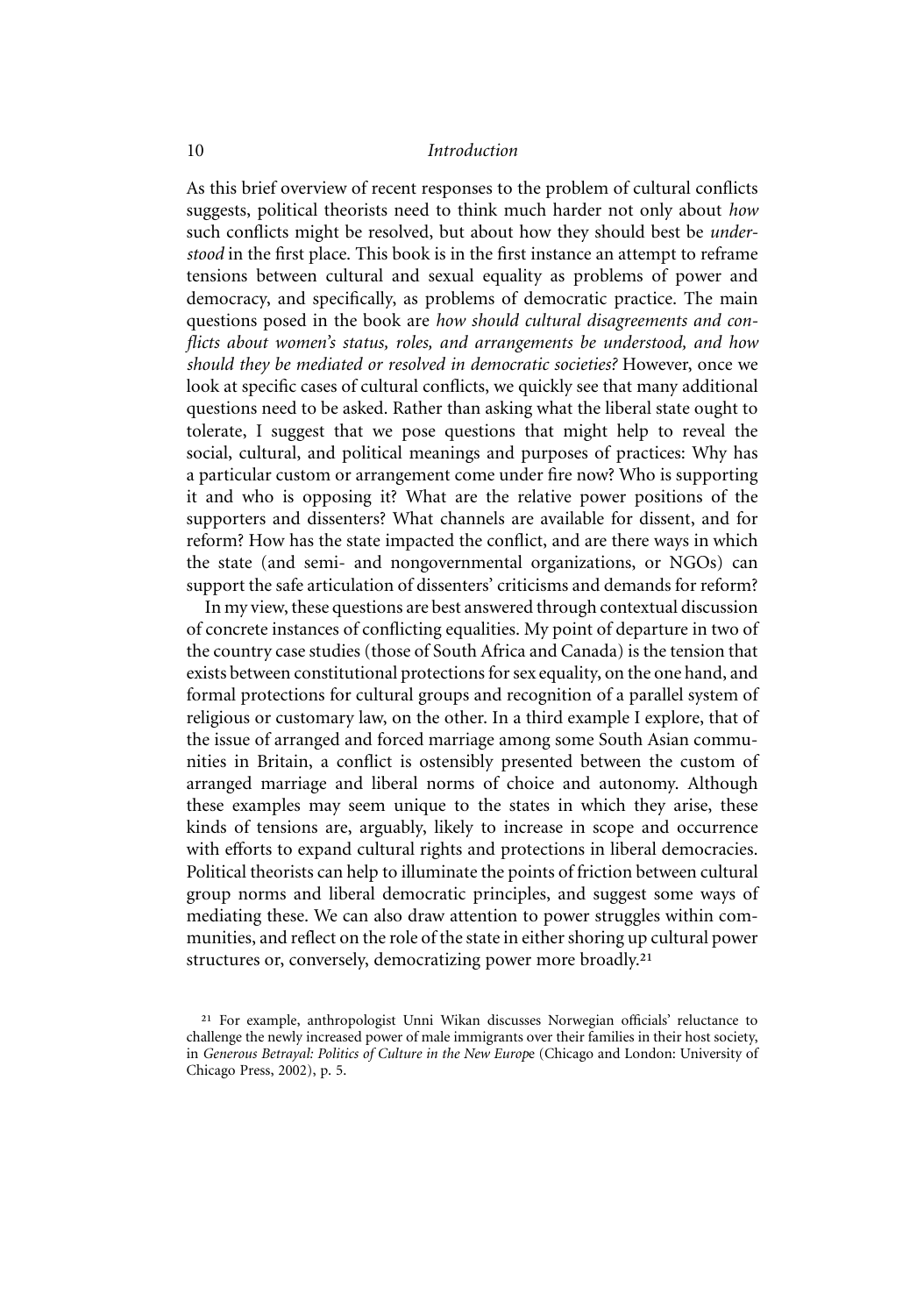# CULTURAL CONFLICTS: POLITICAL NOT METAPHYSICAL?

In discussions of cultural practices that are, or appear to be, at odds with liberal norms, the liberal toleration framework emphasizes the 'otherness' of the custom or group in question. Sometimes this characterization is used to justify the prohibition of a practice. Equally, however, it can lend an unwarranted reverence to customs that are actually questioned, ignored, or rejected by group members, thereby exaggerating the importance of a custom within a cultural community's life. Discussing practices in abstraction from the social and political relationships that sustain them, as the toleration frame tends to do, also leads to a curious conflation and even distortion of customs. For example, customs such as 'clitoridectormy, polygamy, [and] the marriage of children' are run together in a list of dubious illiberal traditions that liberal societies ought vigilantly to guard against, or else condemn when practiced in nonliberal societies.22 This abstracted view of social practices treats customs as more static than they really are, erasing the multiple meanings and forms that any given practice or cultural arrangement (like arranged marriage) may take. Moreover, such an approach to social traditions imputes a coherence and fixity to social *identities* that may not be warranted, and which social and cultural anthropologists increasingly reject as false. As Clifford Geertz writes:

The view of culture, a culture, this culture, as a consensus on fundamentals—shared conceptions, shared feelings, shared values—seems hardly viable in the face of so much dispersion and disassembly; it is the faults and fissures that seem to mark out the landscape of collective selfhood. Whatever it is that defines identity in border-less capitalism and the global village it is not deep-going agreements on deep-going matters, but something more like the recurrence of familiar divisions, persisting arguments, standing threats, the notion that whatever else may happen, the order of difference must be somehow maintained.<sup>23</sup>

The recognition that cultural traditions—like social and cultural identities invariably take different and often conflicting forms, and have varied and contested interpretations at any given time, has recently begun to inform the way that political theorists think about social practices.<sup>24</sup> This recognition has not been much in evidence, however, in the writing of thinkers keen to portray dilemmas posed by certain cultural traditions and belief systems as

<sup>22</sup> Okin, 'Is Multiculturalism Bad for Women?', p. 14.

<sup>&</sup>lt;sup>23</sup> Clifford Geertz, Available Light: Anthropological Reflections on Philosophical Topics (Princeton, NJ: Princeton University Press, 2000), p. 250.

<sup>&</sup>lt;sup>24</sup> David Scott ('Culture in Political Theory') argues that political theorists who advocate cultural group recognition have tended to appropriate anthropologists' more recent conception of culture as porous and contested without submitting this account to critical questioning.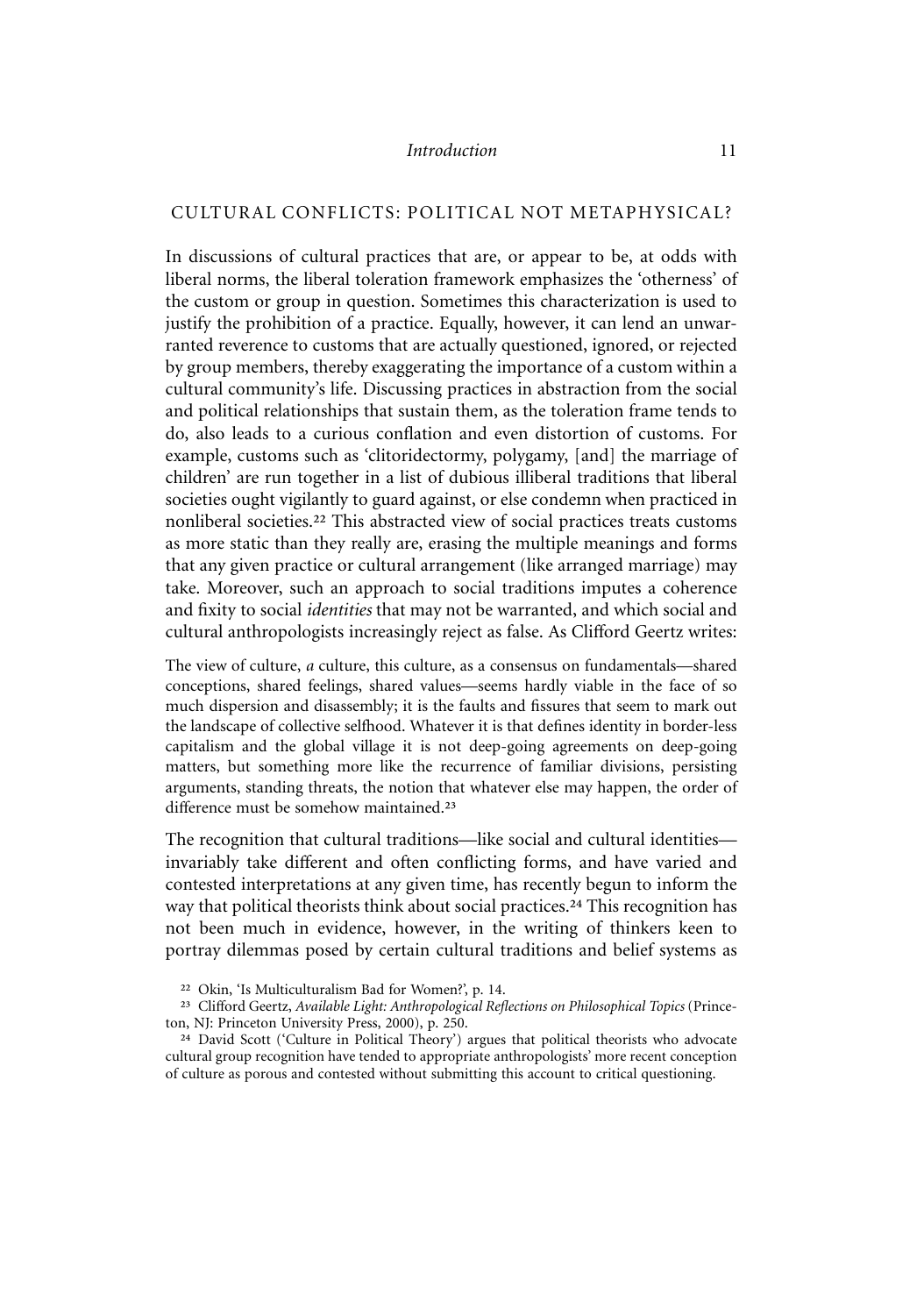formidable but ultimately indefensible challenges to liberal rationalism. Samuel Huntington's clash of civilizations thesis, which predicts that 'the great divisions among human kind and the dominating source of conflict  $\ldots$  will be cultural  $\ldots$  [and not] primarily ideological or primarily economic',<sup>25</sup> is perhaps the most extreme example. Cultural relativists may reify social groups as much as cultural absolutists, however: "cultural relativists"' tendency to describe differences in terms of simple opposition—Western versus non-Western—without exploring how specific cultural practices are constituted and justified "essentializes" culture itself.'26 At the other end of the spectrum, religious traditionalists sometimes emphasize the incommensurability of their own belief systems with dominant liberal paradigms precisely to resist demands for change from dissenters within their communities as wellconcerned outsiders. Leaders of national ethnic groups seeking some degree of legal and political autonomy from the liberal state may also have a strategic interest in presenting their social identities as continuous and unchanging. As one anthropologist notes, 'Ironically, just as the older concept of culture seems less appropriate for contemporary society, it is being vigorously re-appropriated by indigenous peoples in search for sovereignty and self-determination.'27

The oversimple contention that many nonliberal, non-Western cultural practices are basically incompatible with, and pose a potential threat to, liberal constitutional norms and ways of life is closely related to another assumption that I challenge in this book. This is the claim that conflicts between a group's cultural practices and particular liberal principles are essentially deep conflicts of moral value between one (minority) culture and another (dominant) culture. Both the 'deep values' understanding of the nature of cultural conflicts and its attendant thesis of moral incommensurability are evident in writings by both liberal political theorists and proponents of deliberative democracy. Some scholars, however, are beginning to challenge these twin assumptions. James Johnson, for example, argues that while proponents of cultural accommodation may acknowledge the ways in which individuals construct social meaning, they 'typically forget that neither we nor others make meaning in a naive or disinterested way'; in so doing, 'they neglect the

<sup>&</sup>lt;sup>25</sup> Samuel Huntington, 'The Clash of Civilizations', *Foreign Affairs* (Summer 1993), 22–49.

<sup>26</sup> Tracy Higgins, 'Anti-Essentialism, Relativism, and Human Rights', Harvard Women's Law Journal, 19 (1996), reprinted in International Human Rights in Context: Law, Politics, Morals, eds. Henry Steiner and Philip Alston (New York and Oxford: Oxford University Press, 2000), p. 407. Uma Narayan also makes this point in her essay, 'Essence of Culture and A Sense of History: A Feminist Critique, of Cultural Essentialism', Hypatia, 13/2 (1998), 80-100.

<sup>27</sup> Sally Engle Merry, 'Changing Rights, Changing Culture', in Culture and Rights: Anthropological Perspectives, eds. J. K. Cowan, M. B. Dembour, and R. Wilson (Cambridge: Cambridge University Press, 2001), p. 42.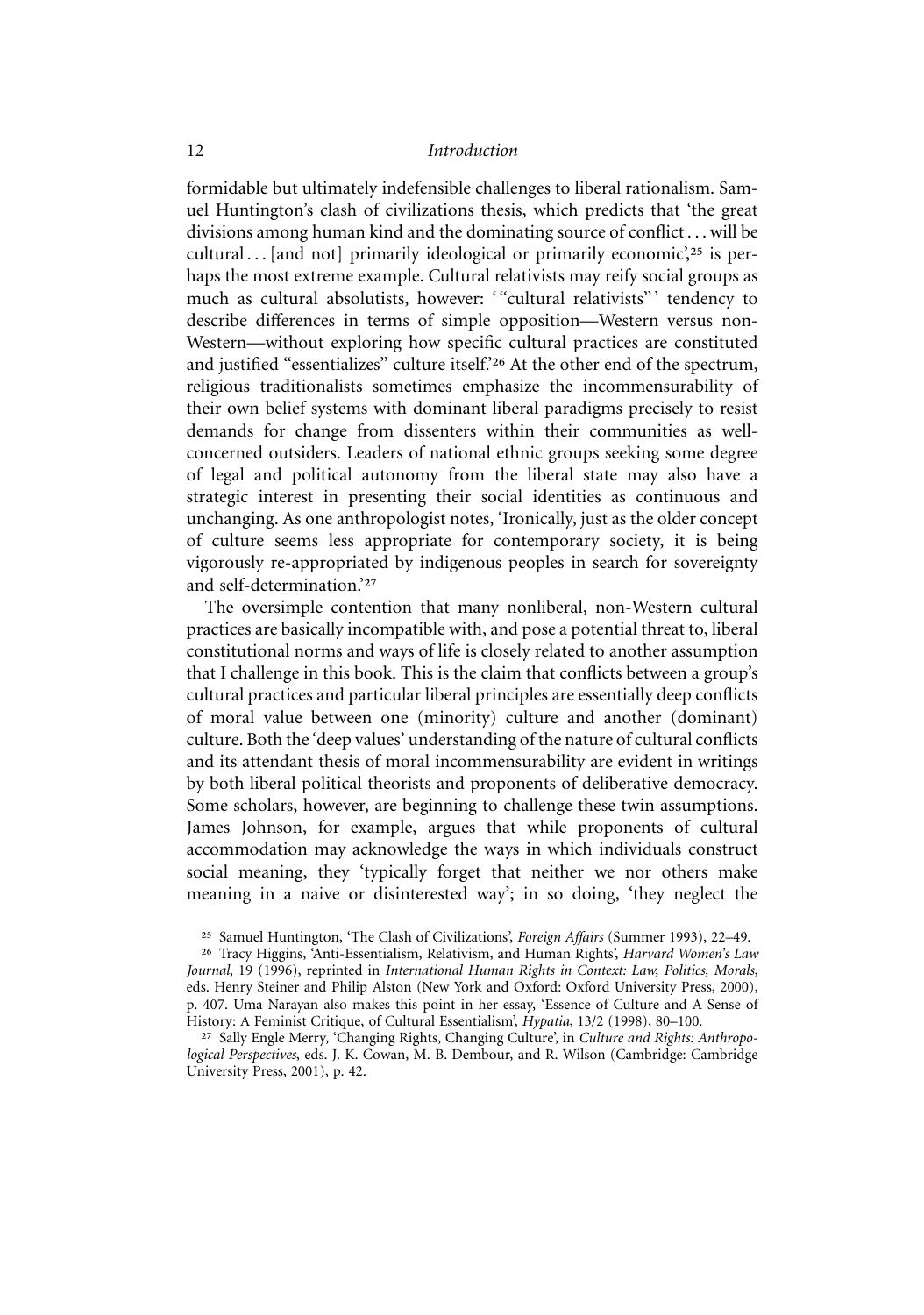inevitable politics of culture'.<sup>28</sup> Social anthropologist Unni Wikan rejects accounts of immigrant cultures in Europe that emphasize their otherness vis-a`-vis the wider society. Indeed, given cultures' Xuidity, the impact of social and political processes on cultural forms, and the vicissitudes of individual differences, Wikan argues that it no longer makes sense to speak of the 'transmission from one generation to another as the distinguishing mark of culture'.29

Following in this vein, a central argument of this book is that disputes about cultural roles and practices most often arise from disruptions to social power relationships and hierarchies, which often get played out as struggles over which identities, roles, arrangements, and practices ought to prevail and which ought not to. Cultural roles, identities, and customs may thus be the occasion for intragroup social and political confrontations without necessarily being the underlying source of conflict. But equally, the very definition of social and cultural identities is a contested process and may generate ongoing intragroup conflict, particularly during times of rapid political change. As Amélie Rorty reminds us, 'cultural descriptions are politically and ideologically laden'; moreover, she adds, '[t]he implicit cultural essentialism of a good deal of celebratory multiculturalism disguises the powerful intra-cultural politics of determining the right of authoritative description.'30 Similarly, Johnson argues that the 'salience' of 'any social and political identity' is 'itself typically a strategic artifact', the result of actions by reasoning agents who can anticipate the consequences of particular presentations of identities including influencing the actions of other actors.<sup>31</sup>

To claim that conflicts of culture are very often intracultural and political in nature is of course not to deny the extent to which external factors shape the internal debates about customs. Quite the contrary: such factors can escalate existing internal contestations of traditions as well as give rise to new ones. Decolonization, economic globalization, increased migration, and a host of other factors have contributed to the kinds of rapid social changes that in turn exert pressures on any number of traditional cultural practices, from the domestic division of labor to marriage customs and inheritance rules. Political demands for change from 'host' society (or majority) institutions can also exert pressures on members of cultural minority groups, which can

<sup>28</sup> James Johnson, 'Liberalism and the Politics of Cultural Authenticity', Politics, Philosophy, and Economics, 1/2 (2002), 213–36, pp. 217–18.

<sup>29</sup> Wikan, Generous Betrayal, p. 80.

<sup>&</sup>lt;sup>30</sup> Amélie Rorty, 'The Hidden Politics of Cultural Identification', Political Theory, 22/1 (1994), 152–66, p. 158.

<sup>&</sup>lt;sup>31</sup> James Johnson, 'Why Respect Culture?', American Journal of Political Science, 44/3 (2000), 405–18, p. 413.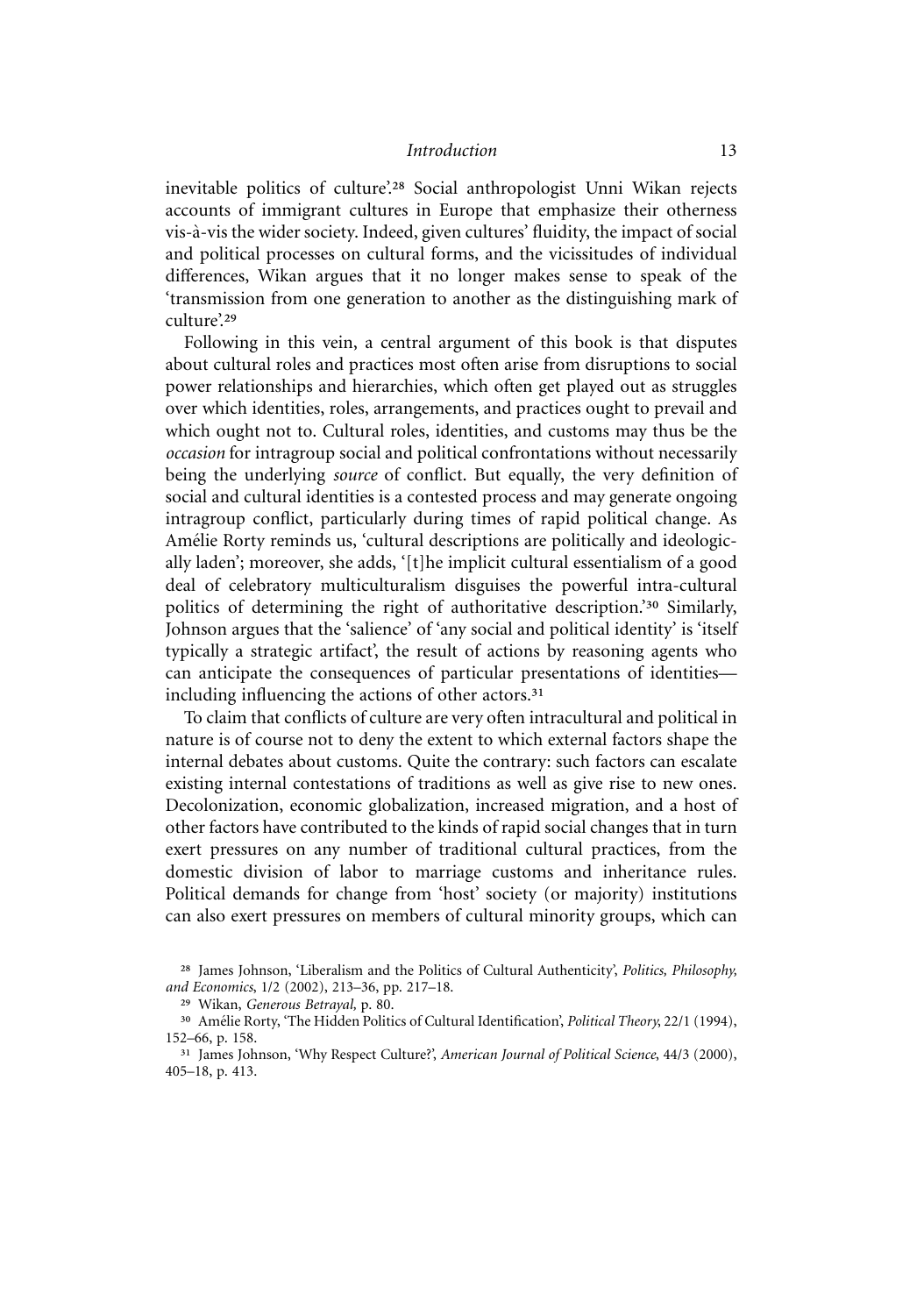issue in a defensive retreat into conservative cultural forms and identities—or, alternately, newly negotiated identities. While some community members will welcome such changes, others may have reason to deny that such an evolution is taking place, or to attempt to solidify practices into a more rigid form. The liberal state may also have the opposite effect on minority cultures: as Sarah Song has argued, we need to be 'attentive to how majority and minority cultures interact in hierarchy-reinforcing ways', and mindful of the fact that '[m]ajority norms and practices also pose obstacles to the pursuit of gender equality within minority cultures'.<sup>32</sup> Cultural conflicts about identities and practices may thus arise in response to new legal and political institutions that impact cultural arrangements in contentious ways. The self-definitions of group members will also change readily in response to such changes; as Rorty suggests, 'As a good deal of such characterization is dynamically and dialectically responsive to politically charged external stereotyping, intracultural self-definition often changes with extracultural perceptions (and vice-versa).'33

This rendering of cultural conflicts as primarily intracultural and strategic or political in character is one that I illustrate through discussions of such tensions in South Africa, Canada, and Britain, in Chapters 5 through 7. In cases where nonliberal cultural groups face a crisis over a particular contested custom, we often see that traditional leaders perceive their power base as under threat, either from within the community or as a result of some external change. These kinds of challenges in turn may give rise to a phenomenon in which 'powerful individuals and groups...monopolize the interpretation of cultural norms and manipulate them to their own advantage.'34 New political frameworks—such as Canada's 1982 Charter of Rights and Freedoms or South Africa's 1996 Constitution—may also bring to light existing sources of friction between group factions. Vulnerable cultural group members sometimes seek the support of individual rights protections when their own leaders refuse to treat them fairly, as happened in the case of both black women in postapartheid South Africa and Native women in Canada during constitutional negotiations.

In arguing for an explicitly political and intracultural understanding of tensions between cultural rights and sex equality protections, I recognize that I am at odds with many democratic theorists writing about cultural

<sup>32</sup> Sarah Song, 'Majority Norms, Multiculturalism, and Gender Equality', American Political Science Review, 99/4 (2005), 473–489, p. 474.

<sup>&</sup>lt;sup>33</sup> Rorty, 'The Hidden Politics of Cultural Identification', p. 158.

<sup>34</sup> Abdullahi Ahmed An-Na'im, 'Toward a Cross-Cultural Approach to Defining International Standards of Human Rights', in Human Rights in Cross-Cultural Perspectives: A Quest for Consensus, ed. A. A. An-Na'im (Philadelphia: University of Pennsylvania Press, 1992), pp. 27–8.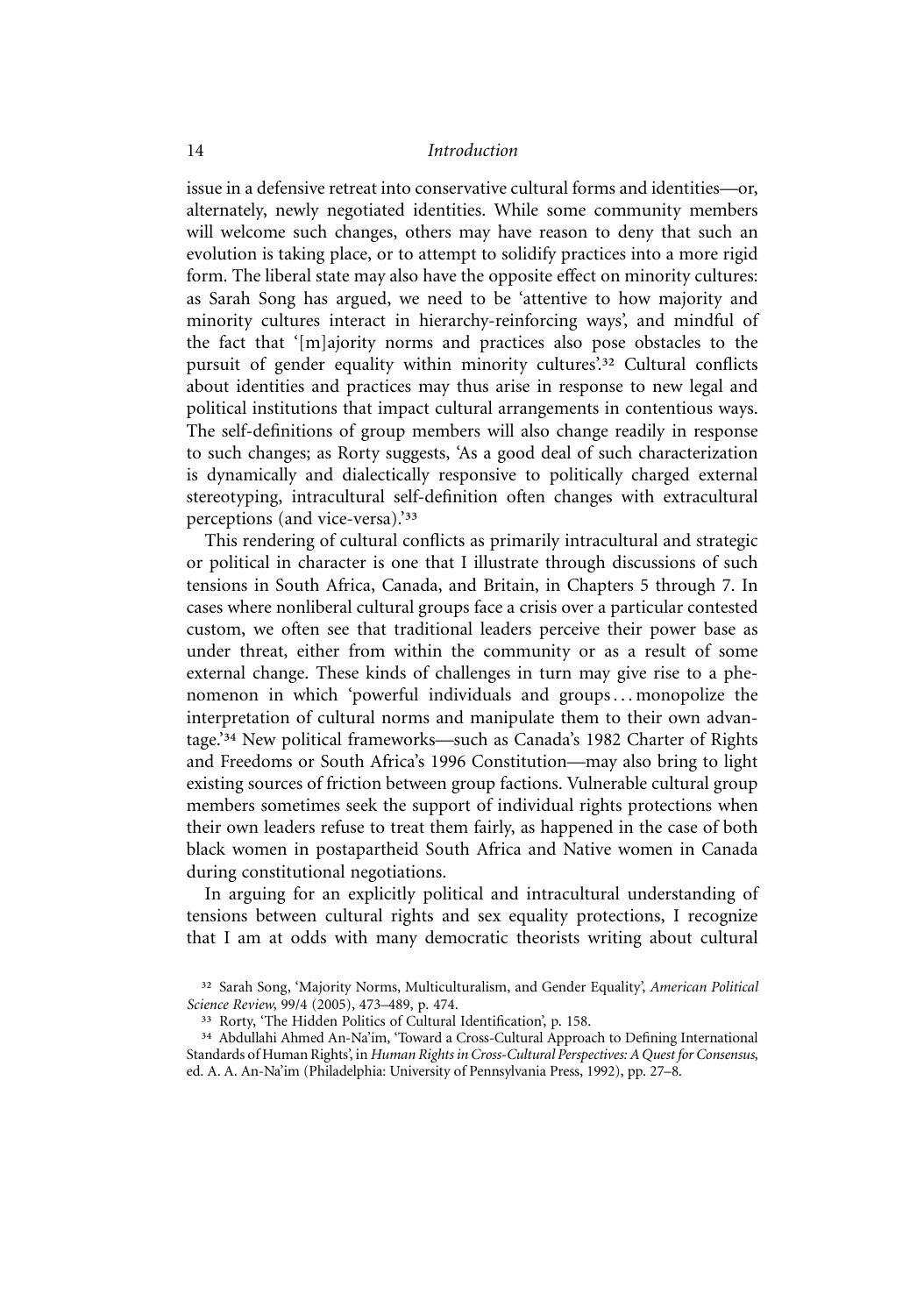# Conclusion: Legitimizing Democracy and Democratizing Legitimacy

In this final chapter, I want to revisit two of the most important challenges that greet proposals for a more democratic approach to resolving disputes about contested minority cultural practices and arrangements. The first objection suggests that it is not at all clear why the principle of democratic legitimacy should be widely acceptable in a culturally and morally diverse society. Why should a *democratic* conception of legitimacy prevail over other understandings of legitimacy, such as those that appeal to religious authorities? I call this the problem of legitimizing democracy. A second challenge is one that I have addressed in passing throughout the book, but warrants more focused attention here: if we democratize decision-making about contested cultural practices and arrangements, and foreground the deliberations of cultural group members themselves, how is it possible to protect and empower vulnerable individuals, such as women? If greater decision-making power is accorded to communities that are sexist and hierarchical, will this not leave women even less protected than before? These risks notwithstanding, I have argued that a deliberative democratic approach to mediating conflicts of culture makes it possible for women to contest and shape social practices through both formal and informal political means. In formal spaces of political debate, principles of nondomination, political inclusion, and revisability help to ensure that vulnerable group members can openly challenge practices and customs. Outside of such political deliberation, women can and do also contest and revise their cultural arrangements. To better support them in this, and to enable us to see the political and normative character of such interventions, it is important to expand our understanding of the basis of political legitimacy. Specifically, informal democratic expressions and activities should also be seen as bearing on the validity of social and cultural practices. I call this part of the project the challenge of democratizing legitimacy.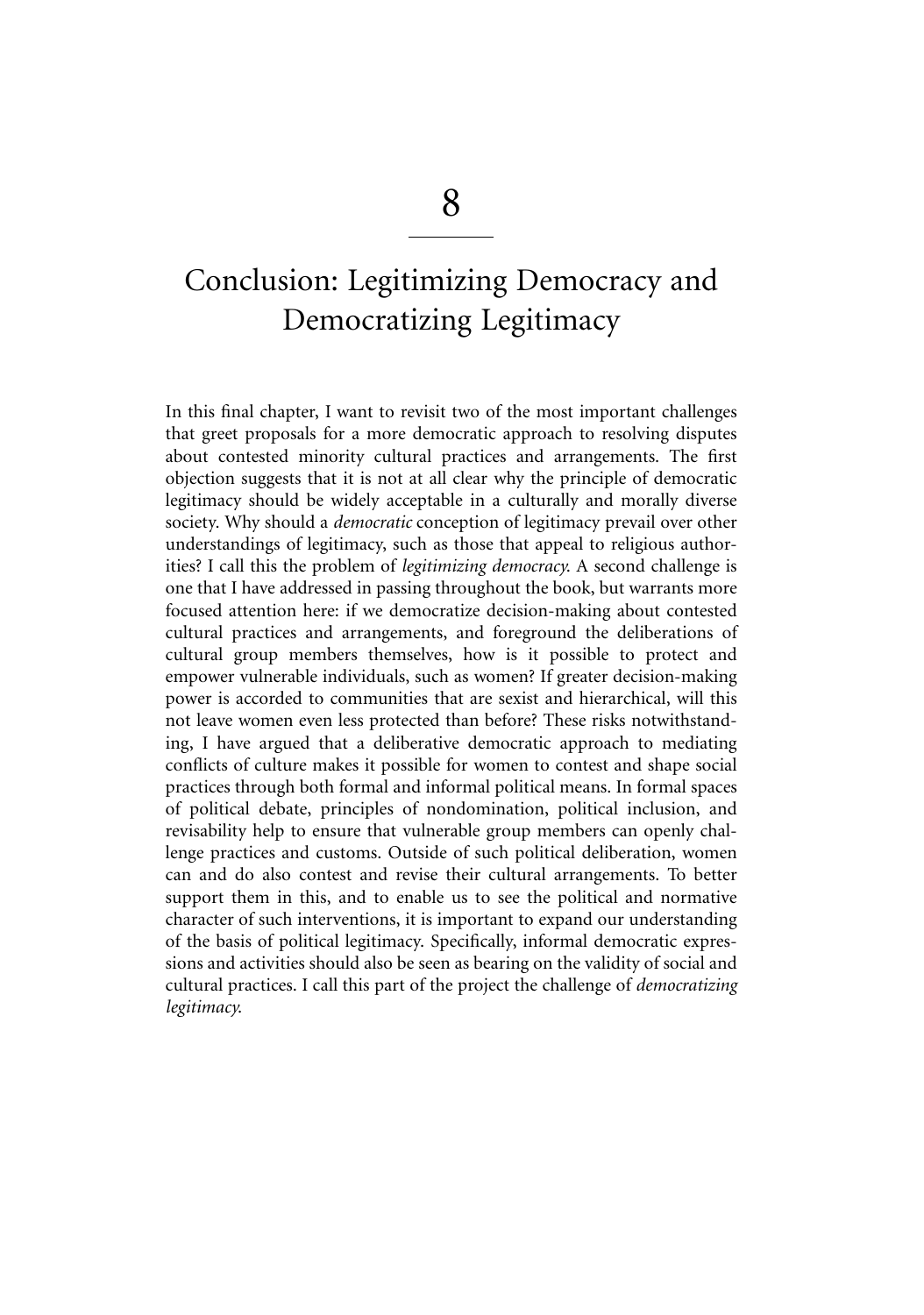### LEGITIMIZING DEMOCRACY

How should we define democratic legitimacy in culturally diverse societies? What makes a particular political process, or a particular outcome, valid from the standpoint of democratic legitimacy? There is of course a range of possible responses to these questions within political theory. Classical liberals, such as social contract theorists, locate legitimacy in the liberty-protecting state institutions to which citizens give their consent. Contemporary political liberals like John Rawls interpret the contractarian argument somewhat differently: Rawls locates legitimacy in the rationality and reasonableness of principles of justice as fairness, as well as in the claim that liberal principles and institutions resonate with citizens' normative intuitions about fairness and justice. Republicans such as Rousseau locate legitimacy in the expression of popular sovereignty. By contrast, some contemporary neorepublicans deny that democratic legitimacy is established by gauging the popular will; Phillip Pettit, for example, argues that democratic legitimacy requires instead that political processes be free from relations of domination, and that policies, laws, and institutions be democratically contestable.1

Taken alone, none of these accounts of democratic legitimacy seems adequate to the demands of culturally plural, liberal democracies. In Chapter 4, I argued that deliberative democracy theory comes closer to these other conceptions in imagining a robust and egalitarian account of democratic political legitimacy. But although proponents of deliberative democracy agree on a general ideal of political conflicts as best mediated through normative argumentation, they do not have a uniform understanding of democratic legitimacy. As we saw earlier, these thinkers alternately point to both the procedures and the outcomes of deliberative rationality in accounting for democratic legitimacy. We can in fact identify two main conceptions of legitimacy at work here, thick and thin. The thick account of democratic legitimacy is very demanding indeed, insofar as it holds both the procedures and the outcomes of deliberation to a number of conditions of normative validity. For reasons discussed earlier, in Chapter 4, this conception is not one that can be expected to have broad appeal among cultural minorities, most especially, nonliberal minorities. By contrast, the thin conception of democratic legitimacy focuses on the procedures, not the outcome, of deliberation. But even this thinner account needs to be amended if it is to enjoy wide normative appeal, and also

<sup>&</sup>lt;sup>1</sup> Phillip Pettit, Republicanism: A Theory of Freedom and Government (Oxford and New York: Oxford University Press, 1997).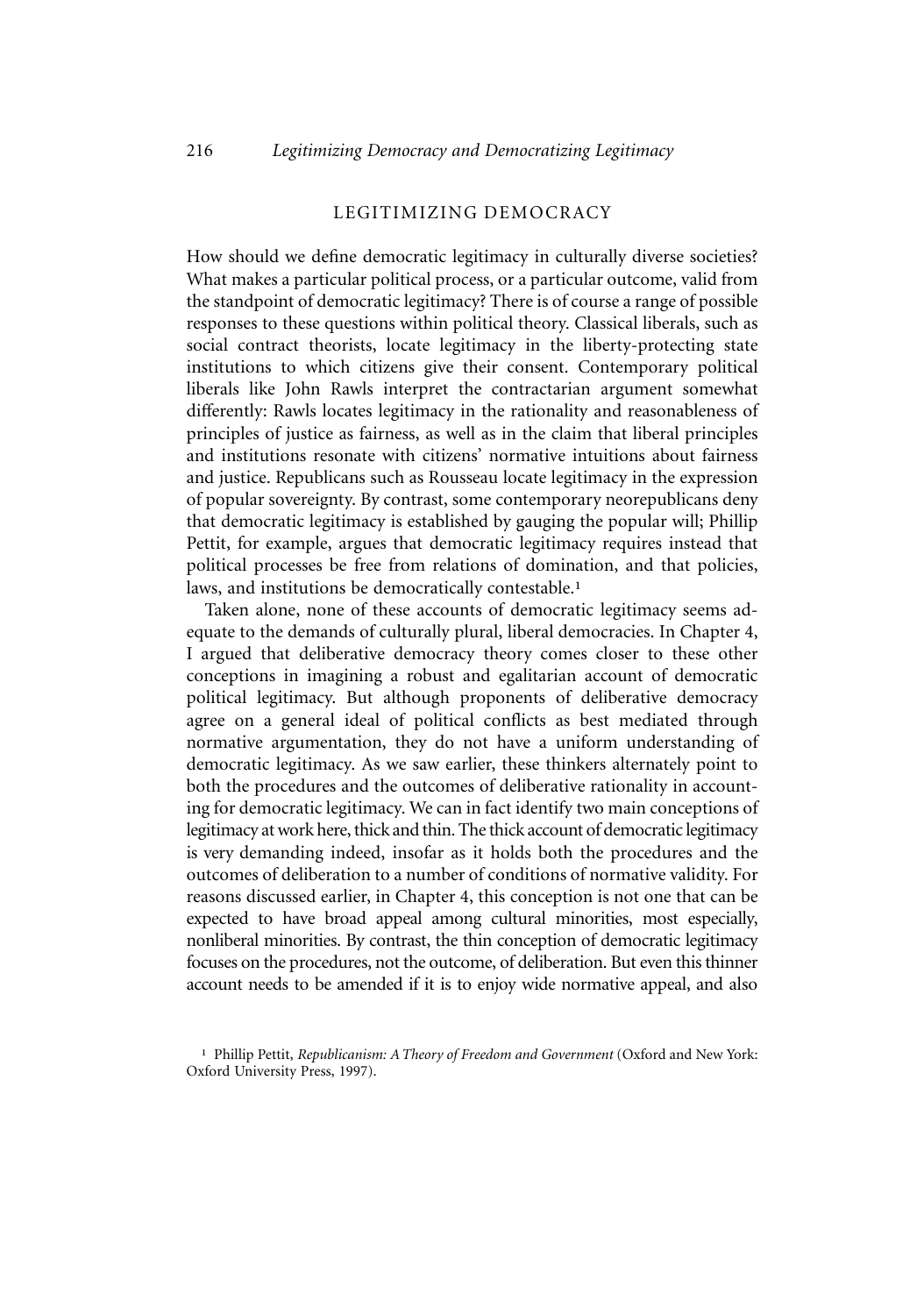if it is to reflect the diverse *sources* of democratic legitimacy in private and social life.

Let me briefly recap the thick and thin conceptions of legitimacy set out first in Chapter 4:

- (a) Thick: Proponents of the thick view, such as Benhabib and Cohen, begin from the idea that free and reasoned deliberation is the basis of democratic legitimacy. However, they conceptualize deliberation as bound by strong normative constraints of egalitarian reciprocity, publicity, and reasonableness. Moreover, they argue that the outcomes that issue from deliberation should be subjected to a further test of legitimacy: outcomes are said to be legitimate if they are the product of deliberative communication constrained by norms of rationality and publicity, and if the agreements that participants reach *also* reflect these norms. For some proponents of the thick conception, deliberation should also aim to yield consensus on pivotal norms, which communicative agents must be able to endorse for the same, shared (normative) reasons.2
- (b) Thin: On the thin account, a political procedure is democratically legitimate if all affected individuals are freely included in reasoned deliberation aimed at establishing which political principles or policies they and others should be bound by. Bohman argues that we should locate democratic legitimacy in the process of striving to reach free agreement through dialogical activity, and rejects strong constraints on deliberative outcomes, such as consensus.3 Young also endorses a version of the thin conception of legitimacy, emphasizing the requirement of political inclusion 4

The project of legitimizing democracy, I argue, depends in part on rejecting the thick conception of democratic legitimacy. Only the procedures of political deliberation should be held to a test of democratic legitimacy, and a minimalist one at that; we must also ensure that the thin conception of democratic legitimacy does not smuggle in any strenuous and unnecessary normative constraints. At the same time, it is necessary to expand the thinner conception to include an account of how informal democratic activity and contestation by cultural group members affects the validity of social practices and arrangements. From South African women changing the customs surrounding lobolo and customary marriage, to Muslim women protesting the banning

<sup>&</sup>lt;sup>2</sup> According to Jürgen Habermas, 'a rationally motivated (*Einverständnis*) consensus rests on reasons that convince all parties in the same way'. See his Between Facts and Norms, p. 166.

<sup>3</sup> Bohman, Public Deliberation, p. 34.

<sup>4</sup> Young, Inclusion and Democracy, p. 52.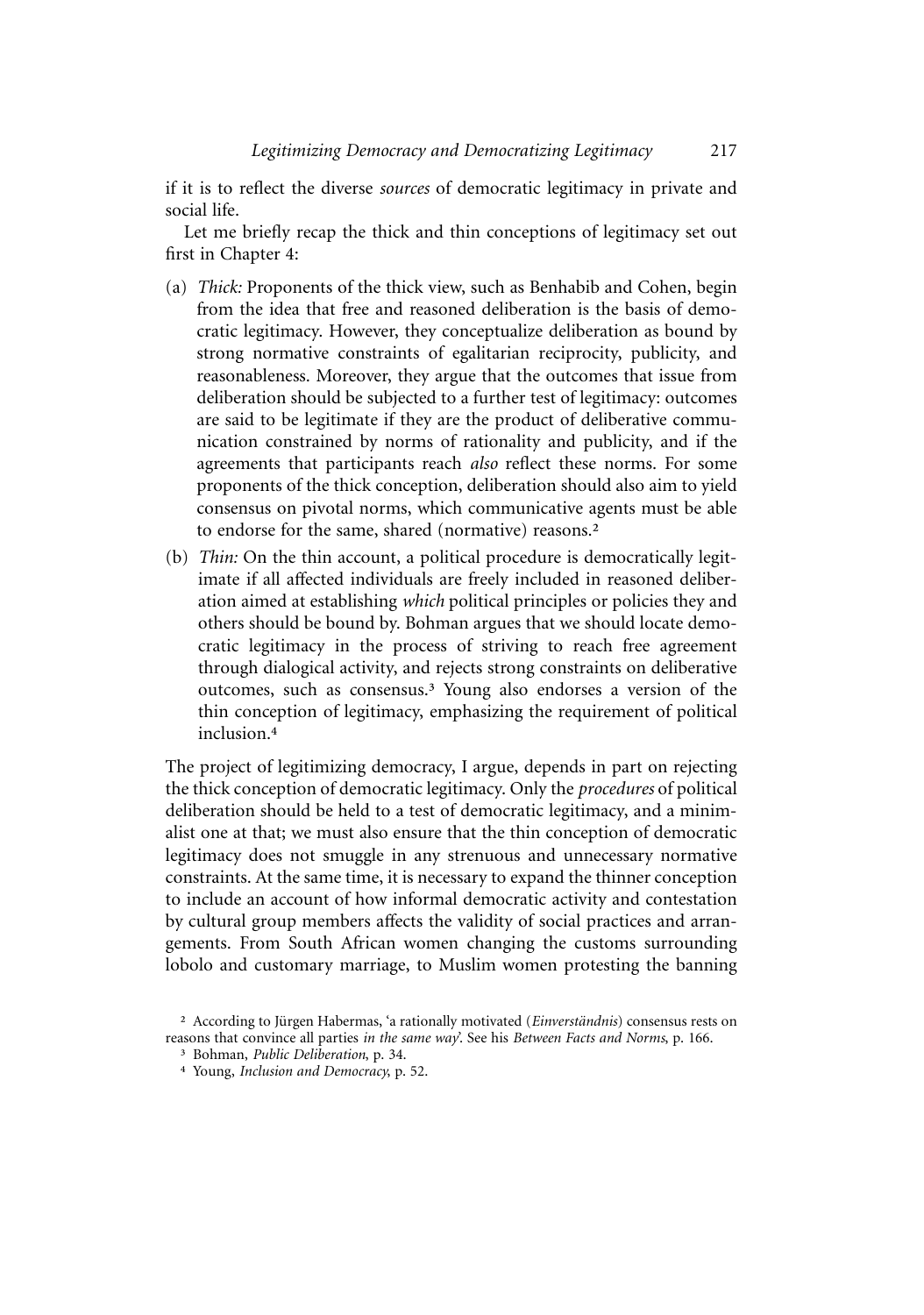# 218 Legitimizing Democracy and Democratizing Legitimacy

of headscarves in French schools, and British South Asian women's activism around the issue of forced marriage, informal democratic activity can speak volumes about the legitimacy or illegitimacy of roles and customs. Formal political processes can and should incorporate evidence of citizens' democratic activity in deliberations about contested social practices.

The reconceived conception of deliberative legitimacy I have developed in this book aims to incorporate these neglected spheres and aspects of democratic activity. It also eschews strong norms of moral consensus and universalizability in public reason-giving, and rejects an idealized conception of moral discourse. My approach to mediating conflicts of culture emphasizes open deliberation, and proposes negotiation and compromise as tools for reaching resolutions. As such, the account of democratic legitimacy I am reaching for here cannot guarantee liberal outcomes: participants to deliberation may ultimately choose to preserve customs that are nonliberal in some regard (such as the decision not to prohibit polygamy in South Africa). Just as holding deliberative outcomes to a test of democratic legitimacy is intended to eliminate agreements that are not recognizably liberal, so are the normative constraints employed by most deliberative democrats expected to yield liberal results. Yet as I have argued, in plural societies with democratic constitutional frameworks, arguably there may exist policies that challenge liberal values but which are nonetheless valid outcomes of deliberation. For instance, we might imagine deliberation leading to policies in which certain substantive equality protections are deemed to take a back seat to collective Aboriginal rights and sovereignty. It seems unjust from the standpoint of democratic legitimacy to rule out these kinds of agreements a priori.

Idealized forms of deliberation, I argued in Chapter 4, are normatively problematic in the potential exclusions that they effect, and so are also of limited use in mediating conflicts in culturally plural societies. Such idealized accounts of deliberation pose similar difficulties when it comes to the task of justifying the principle of democratic legitimacy in diverse societies. A thin, procedural conception of democratic legitimacy seems more likely than the thick conception to meet with the provisional agreement of members of diverse communities. Although it surely will not win the allegiance of all, this account certainly expresses a widely held belief—by no means limited to liberal democratic societies—that people should have a say in establishing which practices, principles, and arrangements they are to be bound by. By contrast, a thick notion of deliberative legitimacy employs a sustantive ideal of communicative rationality, which requires that participants discuss disagreements in a process of moral argumentation. As we saw earlier, this view presupposes normative commitments to universalizability and public reason, and may also hold out moral consensus as the goal of deliberation. Yet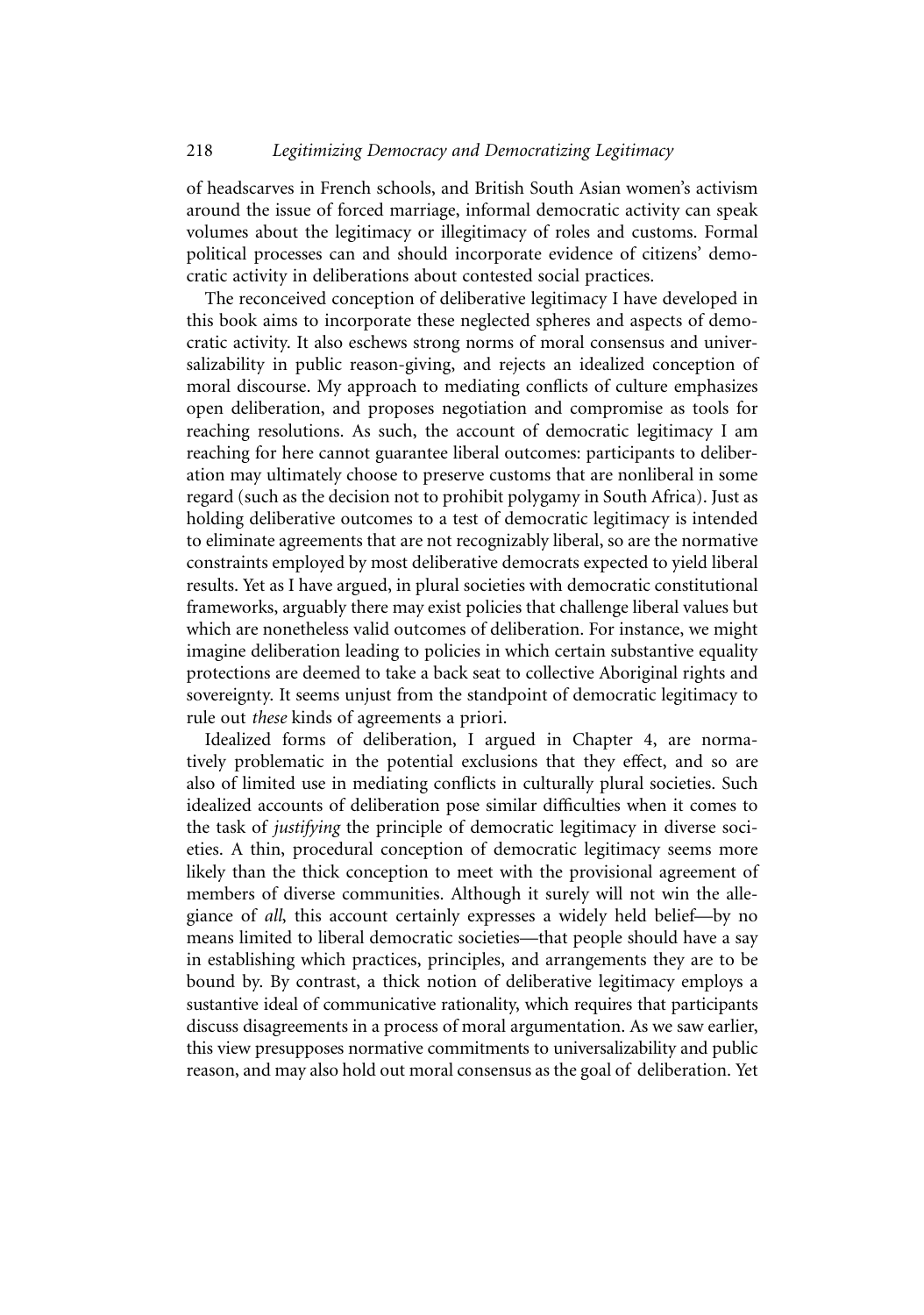even proponents of deliberative democracy who reject idealized forms of deliberation claim, problematically, that certain substantive liberal principles must be taken as nonnegotiables in democratic discourse, or as normatively prior to deliberation. For instance, Amy Gutmann, who espouses an ideal of democratic constitutionalism, argues that liberal democracies should insist on core democratic principles of civic equality, equal freedom, and basic opportunity.

As the discussion of Native women in Canada and the reform of customary law in South Africa illustrated, however the stipulation of norms of reasonableness, egalitarian reciprocity (Benhabib), and publicity in advance of deliberation can make it difficult to reframe gender justice in terms other than liberal individual equality. Idealized versions of deliberative democracy stipulate that no reasons can be given, and no norms appealed to, which are not fully in keeping with the ideal of individual equality. Sometimes this requirement is construed merely as the recognition of interlocutors' equal worth and dignity—a norm of reciprocity, in other words. But from here, more substantive conceptions of equality quickly find their way into the formulation of deliberative democracy, thus opening up the possibility of incommensurability. For example, as we saw in Chapter 5, some Aboriginal peoples consider values such as social harmony as much more central to their way of life than individual equality. Legal scholar Mary Ellen Turpel writes that for many First Nations communities, '[e]quality is not an important political or social concept'.5 In devising formal procedures for political deliberation about contested cultural practices, it seems both normatively unjust and counterproductive to begin by asserting as background norms ideals that are either controversial or open to widely conflicting interpretations. If a substantive ideal of equality is taken as an a priori norm of rational political discourse, it may place beyond the ambit of valid deliberation and decision-making those conflicts in which equality is precisely what is contested. Disputes about gender roles and arrangements, as well as about membership rules, fundamentally concern the social relationships of different individuals within the group, their relative positions of power, and so forth. Some of the arguments and reasons offered by factions within traditional cultural and religious communities are in effect claims about who matters most, and whose voice counts in political life; group members may justly reject the imposition of an a priori norm of equality on the terms and outcome of political debate. Consider, for example, the US Supreme Court's decision to uphold the Pueblo Indians' discriminatory membership rules disenfranchising women (but not men) who marry outside the band. Those who opposed the decision argued that

5 Turpel, 'Patriarchy and Paternalism,' p. 179.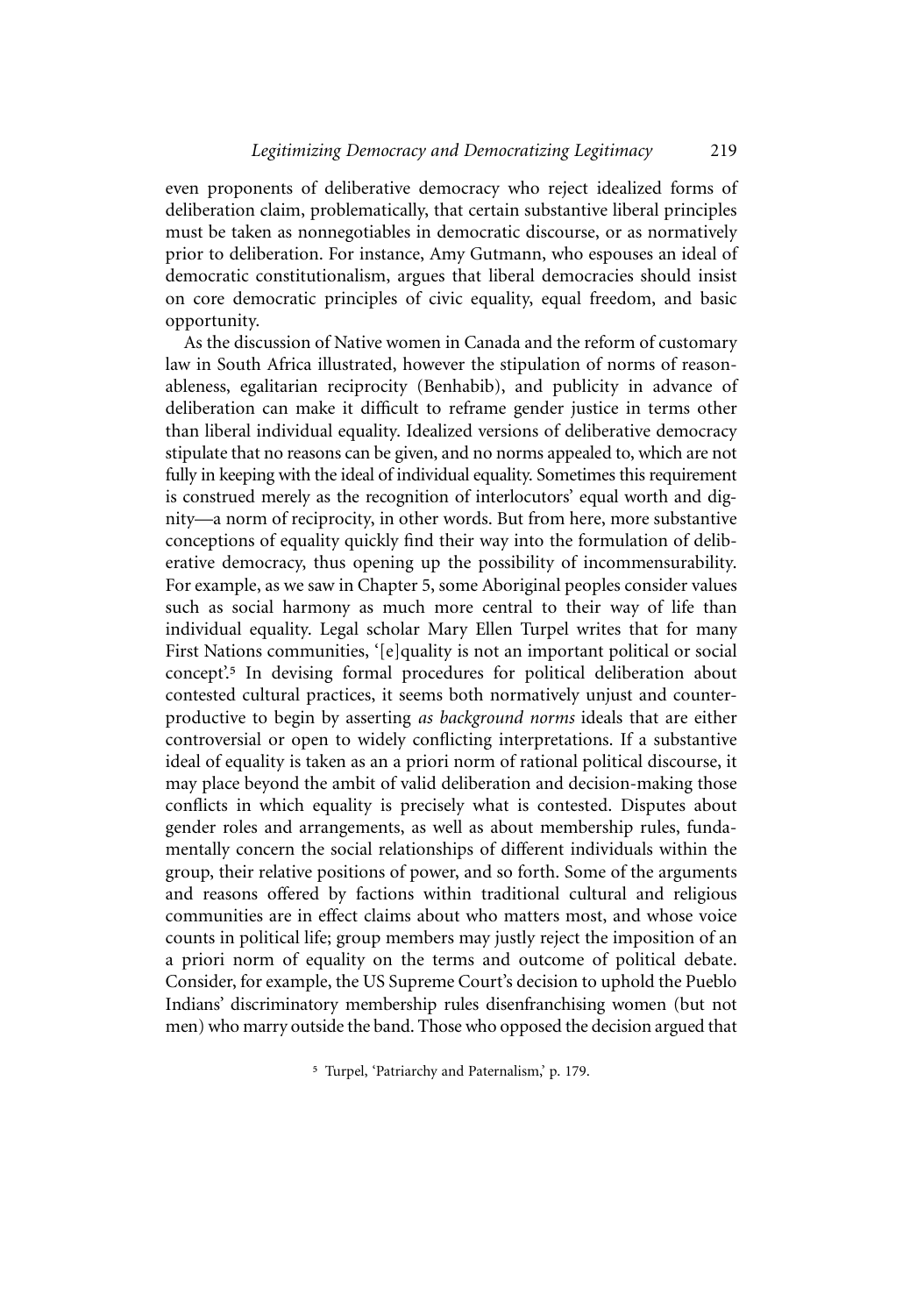#### 220 Legitimizing Democracy and Democratizing Legitimacy

the state thereby perpetuated the unequal status of all Pueblo women.6 By contrast, those who supported the decision claimed that it affirmed the cultural equality and sovereignty of the Pueblo nation. Yet had individual and sexuality equality been thematized more sharply as contested norms in more democratic deliberations about the issue of membership, perhaps the more controversial justifications for excluding women would have come to light.

Deliberative democrats and political liberals might say, in response to this point, that arguments by Native leaders in Canada and the United States aimed at excluding certain individuals from the benefits of membership rightly fail the tests of publicity and reasonableness. Claims that imply or assert women's inequality are unreasonable and so should be excluded from democratic deliberation. Yet if these beliefs, interests, and motives are crucial factors in the dispute, then they need to be put on the table where they can be discussed, evaluated, and contested. The belief that vulnerable group members, such as women, are best protected by always seeking to prevent the introduction of normatively unreasonable or unjust claims in political dialogue gambles that these ostensibly unjust reasons will cease to influence debate and decisions in important ways. Instead of insisting that arguments made in the course of deliberation must cohere with a particular conception of individual equality, then, it could be instructive and worthwhile to permit such beliefs to be presented and contested in political deliberation. As Dryzek notes, '[o]ne cannot abolish prejudice, racism, sectarianism, and rational egoism by forbidding their proponents from public speaking. A model of deliberative democracy that stresses the contestation of discourses in the public sphere allows for challenge of sectarian positions, as it allows for challenge of all kinds of oppressive discourses'.7

\*\*\*

So far I have been concerned with what democratic legitimacy should not require. But what does it take to make deliberative procedures democratically legitimate? To recap the argument from Chapter 4, such processes must firstly ensure nondomination, by not violating the basic rights and freedoms of individuals, including the right to expression and the right to participate in political life free from intimidation or coercion. Second, democratic legitimacy requires that formal decision-making procedures meaningfully include all individual stakeholders who wish to debate and to try to impact particular proposals. Those who stand to be impacted more than others, and those who

<sup>6</sup> This case—Santa Clara Pueblo v. Martinez 436 U.S. 49 (1978)—is widely discussed in the literature on internal minorities. See for example Carla Christofferson, 'Tribal Courts' Failure to Protect Native American Women: A Reevaluation of the Indian Civil Rights Act,' Yale Law Journal, 101/1 (1991), 169–85.

<sup>7</sup> Dryzek, Deliberative Democracy and Beyond, pp. 168–9.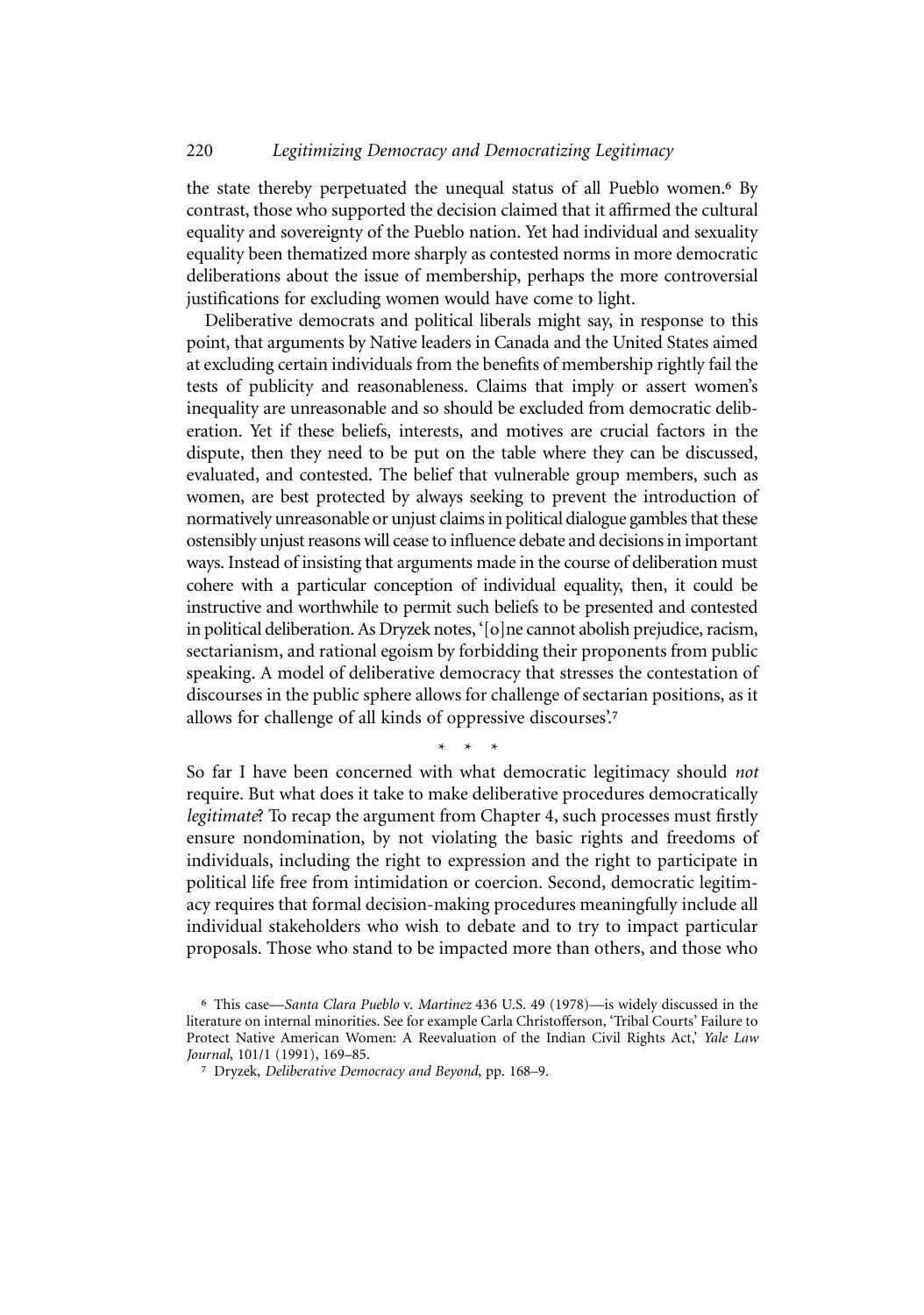have in-depth experience of a particular practice, may have an even greater right to be heard and to influence decisions, as Ian Shapiro has argued.<sup>8</sup> The precise means through which members might make their political voices heard will vary depending on the kinds of lives they lead and the positions they occupy within their communities. Political participation and activity may also be informal, in democracy's expanded sites.

The third criterion for the democratic legitimacy of political processes requires that deliberative outcomes be revisable: political institutions and forms of governance decisions must always be open to discursive challenge, and ultimately, to revision. To some extent, of course, genuine political inclusion already depends on the possibility of such contestation; but where such inclusion is achieved, publicly articulated ideals, laws, institutions must be seen to be genuinely open to revision. In conceiving of the criterion of contestability, I borrow from Phillip Pettit's work on republicanism: Pettit argues that individuals must be free from relations of domination in both their public and private lives, where domination is understood as vulnerability to arbitrary interference and exploitation by the state or other individuals. But rather than arguing that nondomination depends on minimalist negative liberties as we might expect, Pettit claims that 'what is required for nonarbitrariness in the exercise of a certain power is . . . the permanent possibility of effectively contesting it'.<sup>9</sup> This criterion of contestability is thus in some ways the true mark of democratically legitimate decision-making procedures.

Similarly, I have argued that the legitimacy of controversial cultural practices is thus at least partly bound up with their contestability and revisability. Cultural group members must also be free to publicly criticize their customs and arrangements without fear of reprisals from the traditional leaders in their communities. A person cannot be said to readily accept or consent to an arrangement unless one could also reject it, as we saw in the discussion of O'Neill's thesis on 'possible consent', in Chapter 4.

Having whittled down the idea of democratic legitimacy to a more minimalist conception, the problem of justifying democratic legitimacy is somewhat simplified. Let me finally turn to the question, why democratic legitimacy? Why should the principle of democratic legitimacy, and decision-making processes based on this principle, be persuasive to members of communities with nonliberal and possibly deeply hierarchical social traditions within plural liberal states? I argued in Chapter 4 that the political inclusion mandated by the principle of democratic legitimacy is a normative requirement of genuinely democratic processes of decision-making. But there

<sup>8</sup> Ian Shapiro, Democratic Justice (New Haven, CT: Yale University Press, 1999), pp. 37–8.

<sup>9</sup> Pettit, Republicanism, p. 63.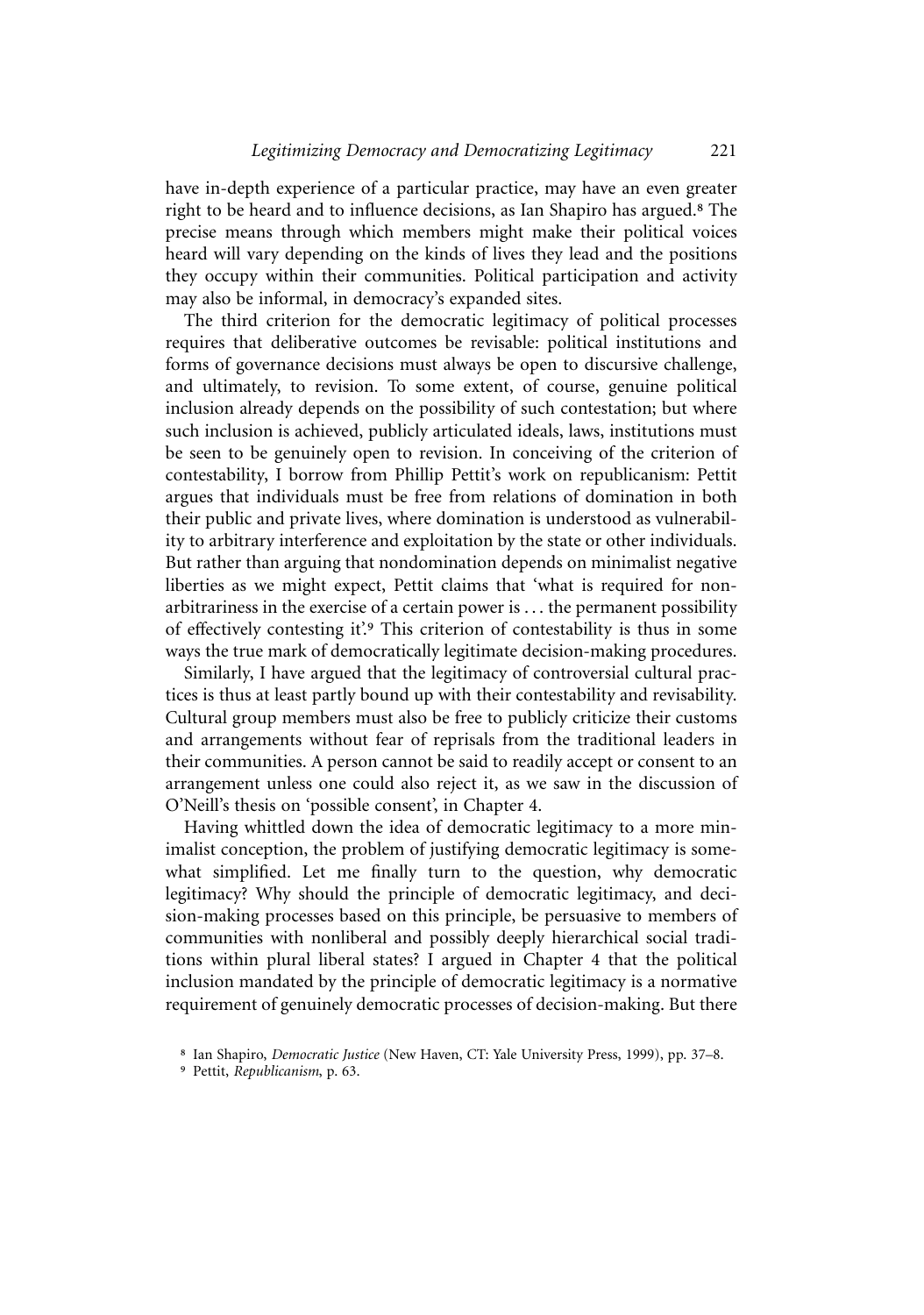# 222 Legitimizing Democracy and Democratizing Legitimacy

is also a formal reason why even members of traditional or nonliberal cultural communities should agree to democratic legitimacy as a principle shaping political deliberation and decision-making. Appeals to the validity of cultural and religious forms of life, and to the importance of cultural self-determination, presuppose that group members have capacities for reason and autonomy. Cultural members are, after all, valuing agents, capable of forming judgments, and of understanding and arguing about the value of their cultural practices. There is no good reason to limit these capacities strictly to nonpolitical evaluative activity; political agency is a central part of what it is to have rational (nonidealized) autonomous agency.

As argued earlier, even nonliberal cultural minorities have cause to accept the principle of democratic legitimacy as broadly applicable to deliberation and decision-making for it will ultimately enable them to maintain a degree of self-determination as regards cultural reforms. Even within the most traditional cultural communities, there are competing interpretations of customs and variations on their practice; usually these differences are unremarkable and not a source of strife. But sometimes these differences manifest as disagreements with very concrete social and political consequences for group members. Attempts simply to suppress these disagreements within communities cannot really be in the interests of the group as a whole (or, arguably, the self-interest of leaders) over the long term. The cultural practices of traditional communities residing within liberal democratic states will continue to evolve, with or without the support of prevailing authorities. If cultural groups want to retain as much say as possible over the evaluation and reform of their own practices then democratizing their internal processes and agreeing to hold their social arrangements to a test of democratic legitimacy may actually be the best options available.

Habermas has remarked that 'When a culture has become reflexive, the only traditions and forms of life that can sustain themselves are those that bind their members, while at the same time allowing members to subject the traditions to critical examination and leaving later generations the option of learning from other traditions.'10 There is ample evidence that nonliberal cultural groups ensconced within liberal democratic states frequently face formidable demands from within their own communities for reform, including more democratic methods of resolving disputes. In refusing to let their members adapt cultural practices to better fit their lives, or in refusing to let individuals opt out of

<sup>&</sup>lt;sup>10</sup> Jürgen Habermas, 'Struggles for Recognition in the Democratic State', in The Inclusion of the Other: Studies in Political Theory, eds. Ciarin Cronin and Pablo De Greiff (Cambridge, MA: MIT Press, 2001), p. 222.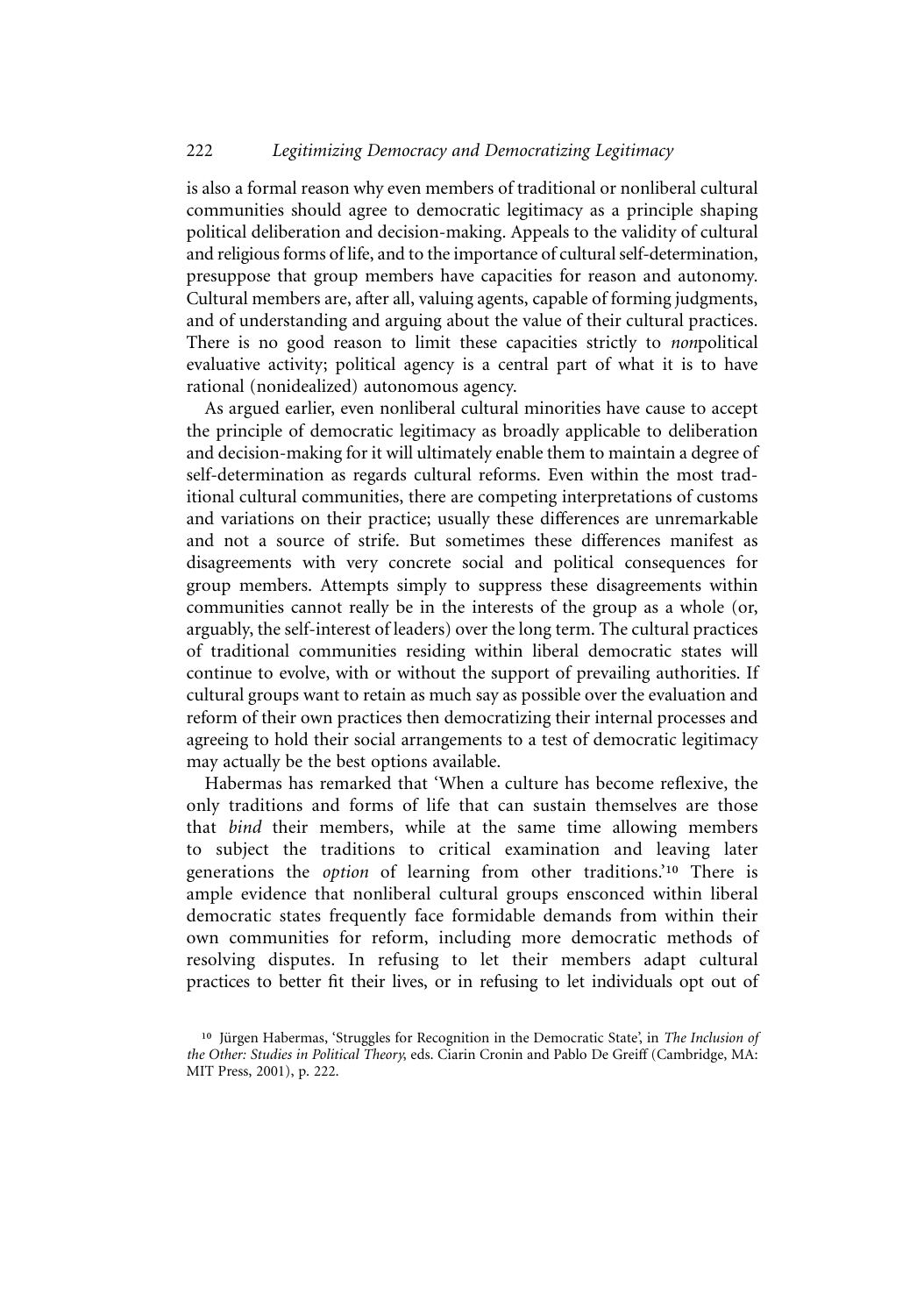certain practices (such as arranged marriage), traditional leaders risk eroding their own bases of support and splintering their communities. Dissenting members may increasingly choose to exercise their right of exit in particularly confining contexts.

Religious groups pose a particular challenge to this argument for democratic legitimacy, since nondemocratic forms of decision-making and authority are often constitutive of their identity (e.g. the Roman Catholic Church and Orthodox Judaism) and central to the power of religious leaders. But even in these cases, it is possible for the liberal state to encourage more democratic means of settling disputes about the status and possible reform of contested cultural practices. When cultural rules, practices, or exclusions are protested by individual members as unjust, or else push against liberal norms and rights protections, it will usually be more fruitful to let those communities proceed with internal processes of reform, where these exist (provided they adhere to the principles of nondomination, political inclusion, and revisability). Where such internal processes are nonexistent or thin on the ground, the liberal state can and should encourage the development of other inclusive processes of debate, evaluation, and reform, and foster specifically democratic resolution of such conflicts. These processes will oftentimes include stakeholders from groups committed to, for example, legal reform and advocacy of women's rights, and may even include representatives from governmental and semigovernmental bodies.

Democratic processes for evaluating, and if necessary, reforming traditions from within, will require that those in positions of power in cultural communities not block their members' efforts to democratically negotiate and shape the terms of their own relationships to social practices and arrangements. Admittedly, this is a tall order—especially in the case of religious groups—and not easily brought about. Traditional cultural authorities may resist efforts at reform and resent any interference in the running of their communities. They may also try to marginalize internal critics by associating them with ideological agendas of those outside the group. Some liberal political theorists have at this juncture proposed that the state needs to reinforce opportunities for exit for group members who face discrimination or persecution. I agree. But perhaps more importantly, the liberal democratic state can and should support internal group processes for the reevaluation and reform of contested customs and arrangements, particularly for women. It can do so by reinforcing existing democratic expressions and resistance, and requiring that all stakeholders, including marginalized persons, be included in consultation processes regarding contested practices. Or, as Spinner-Halev has argued, where a largely autonomous ethnic or religious group is charged with reforming its own personal laws, the state can 'insist that these laws be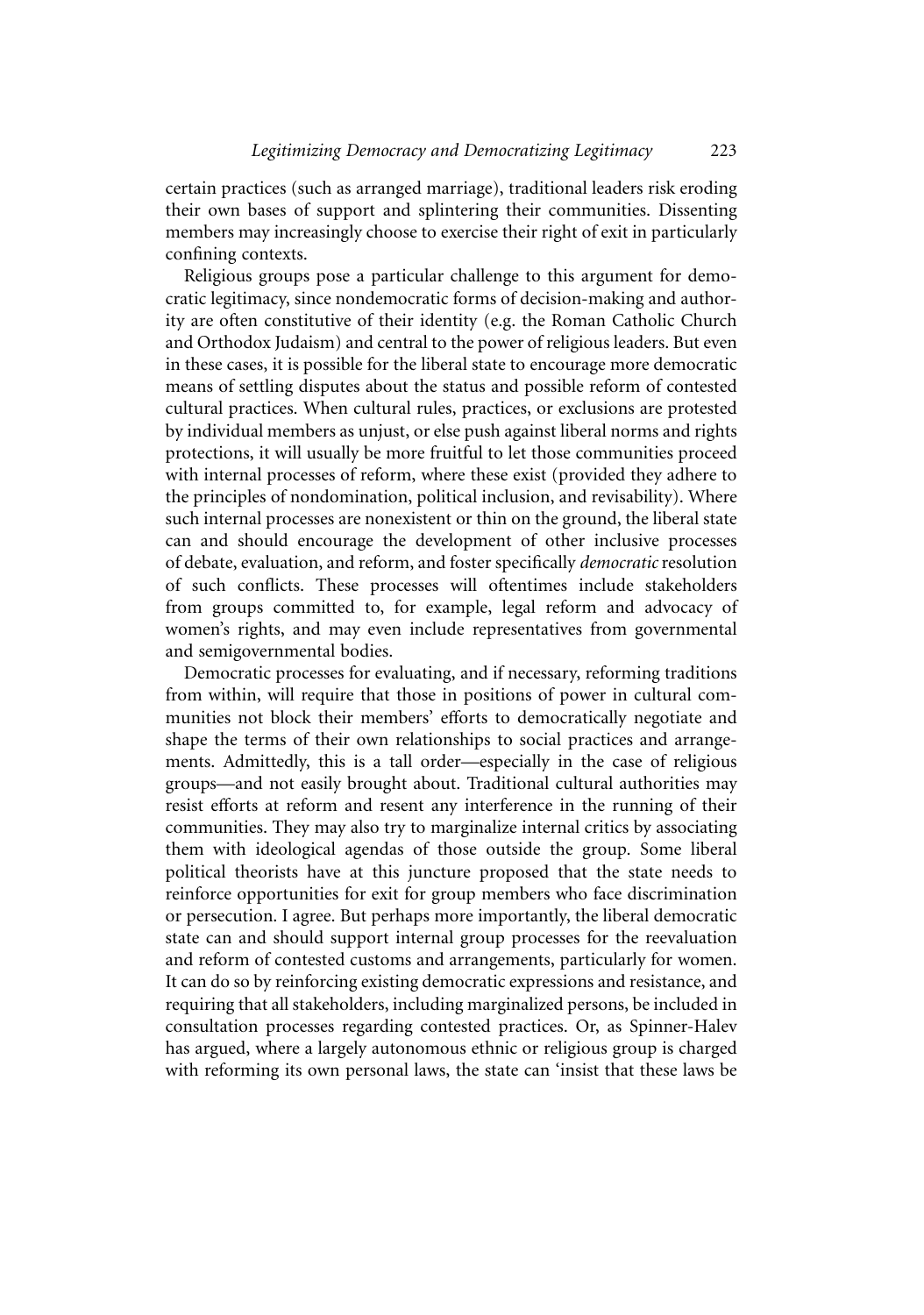established by democratically accountable representatives, not just the traditional male religious leaders'.11

#### DEMOCRATIZING LEGITIMACY

Moving to more democratic methods of settling disputes about contested cultural practices, particularly those concerning sex roles and arrangements, raises questions about the internal power dynamics of cultural groups, as we have seen. Are not vulnerable members of nonliberal national, ethnic, and religious groups open to manipulation and harm in a more democratic setting—especially women? Moreover, might not women in highly constrained circumstances merely capitulate to the social roles that are most familiar to them, and which may offer them a modicum of protection? These two concerns, raised by such thinkers as Okin, O'Neill, and Nussbaum, do not in my view vindicate a liberal over a democratic approach to mediating conflicts about women's roles and arrangements. Okin and O'Neill are right to assert that coercion and manipulation undercut agents' freedom and capacity to resist and revise social practices, but both are overly pessimistic about the prospect for developing (and reforming) forums for democratic deliberation in minority communities. They also underestimate the extent to which women can and do contest and shape their roles and arrangements. Similarly, while Nussbaum's concerns about the adaptive preferences of women in traditional settings are warranted, this challenge, as argued earlier, is not best met by introducing a ranked (and controversial) list of necessary human capabilities as a means of determining which social practices to support and which to prohibit. Rather, by recognizing and supporting—both morally and materially women's existing ways of shaping their cultural practices and arrangements, and by helping to empower women in both formal and informal democratic life, it becomes more possible to view women's stated preferences as valid.

These concerns raised by Okin, O'Neill, Nussbaum, and other liberals make it all the more necessary, however, to specify which cultural conflicts and decisions are good candidates for democratization, and which are not. In addition to cultural practices that are already prohibited by criminal laws (such as honor killings), sanctions can and usually ought to be applied in cases where members claim mistreatment or discrimination at the hands of their group. So, for example, this would suggest that in states where religious institutions are legally exempt from equality and nondiscrimination statutes

<sup>11</sup> Spinner-Halev, 'Feminism, Multiculturalism, Oppression', p. 108.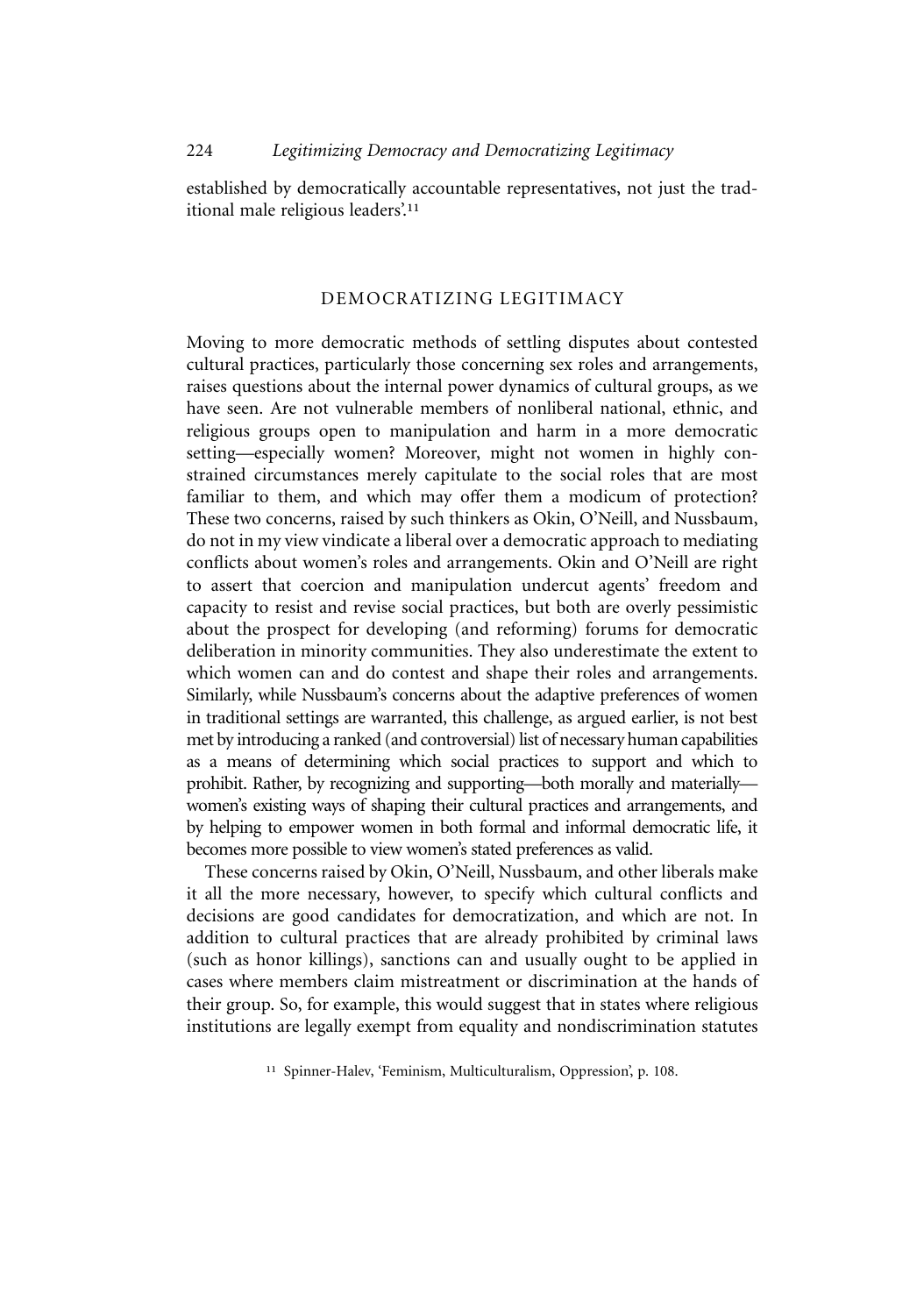(such as the United States, Canada, and Israel), it may be just to withdraw tax exempt status and other benefits where a religious group has consistently refused to redress claims of sexual or race-based discrimination. The backup protection that such a legal approach can offer vulnerable group members is not inconsiderable. However, such a strategy is by no means mutually exclusive with the more deliberative democratic approach that I argue it is still to be preferred, both within cultural communities and in groups' dealings with the liberal state. Whatever deliberative procedures are adopted, it is important to protect the rights of all group members to participate in the political process, advancing their own accounts, for example, of how particular customs do and ought to function, and how they might be reformed. Those who are most impacted by a custom, and those most likely to be silenced by power dynamics within the community, might even be given a more prominent role in deliberation where the process involves state institutions. Nor can this right to have a say in the customs and arrangements that one is to be bound by be permanently surrendered (except through exit, in some circumstances).

Aside from these protections, legitimizing democracy will ultimately require that we think a little differently about the concept of democratic legitimacy itself. In particular, we have seen that it requires that we expand our understanding of the basis of democratic legitimacy in culturally plural, liberal democracies, and to take a broader view of what makes a practice valid or invalid. Liberal and deliberative democratic accounts of legitimacy claim that particular political procedures and/or norms establish the legitimacy of decisions about contested policies or practices. Political procedures indeed play a central role in securing the legitimacy of a contested norm or practice, and writers such as Benhabib are right to try to conceive of ways to open up and democratize spaces of public deliberation.12 However, I have also tried to show that such procedures do not exhaust the sources of democratic legitimacy in plural democratic states. As we have seen in the cases of South Africa, Canada, and Britain, informal kinds of democratic activity in private and social life may also be understood as speaking to the issue of a custom's legitimacy, or lack thereof. Democratic legitimacy, on this view, requires that debate and decision-making processes acknowledge the multiple sources of validity within cultural communities, the many points of contestation, and the undeniable fluidity of cultural practices.

Not all controversial cultural practices will become the subject of formal political debate and decision-making, let alone legislation. Nor should they: there are ways short of formal political procedures to help communities determine the democratic validity of customs. For example, one might ask

12 Benhabib, The Claims of Culture.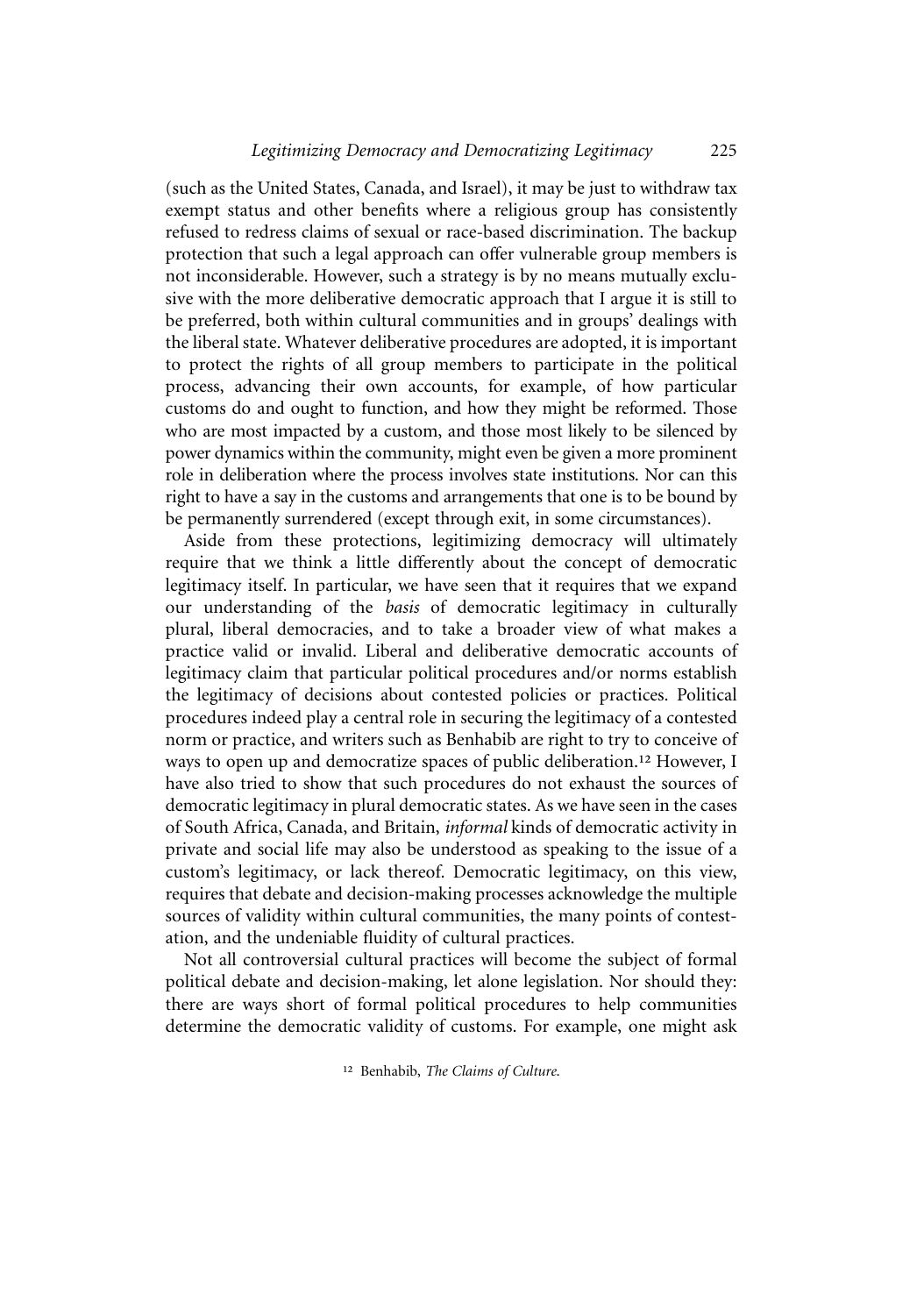#### 226 Legitimizing Democracy and Democratizing Legitimacy

whether group members seem to strongly identify with specific customs, and whether these are, by their account, central components of their lives. To what extent have group members tried to modify certain practices to better meet their own changing needs and circumstances, or to reflect the shifting or evolving shared understandings in their community? And finally, to what extent are practices and arrangements contested, and contestable, on the ground? Group members' responses to social practices may range from subtle subversions of customs, to the retrieval of forgotten but empowering social arrangements, to outright refusal of a tradition that some members find restrictive or demeaning. These responses can and do also occur even within very restrictive and traditional social contexts; indeed, in such contexts, informal resistance and ad hoc revision of practices may be all that is possible. Yet as I have argued, there are good reasons to view these individual and collective social responses as contributing to an assessment of the legitimacy or illegitimacy of customs, either taken alone, or used to inform more structured political deliberations on contested customs discussed earlier. Rather than viewing cultural change and contestation as signs that a custom lacks validity, then (as some argue), we might consider these as precisely markers of a vibrant and dynamic culture.13

Democratic theorists who endorse public deliberation as a means of mediating cultural conflicts have tended to ignore informal democratic activity as a source of normative validity. Benhabib argues in The Claims of Culture that we need to conceive of democratic forms of intercultural dialogue, but she conceives of these along the broad outlines of formal public deliberation.14 Spinner-Halev also favors democratic decision-making procedures, but again, limits his discussion to institutionalized political processes. Both of these thinkers are surely right about the importance of fostering democratically inclusive, formal political deliberation and decision-making in trying to resolve conflicts of culture. However, as I have argued, it is also important to conceive of the sources of democratic expression much more broadly than do either Benhabib or Spinner-Halev.

Some deliberative democrats have urged the expansion of formal sites of political dialogue in contemporary democratic polities. For example, Bohman argues that a dialogical approach to deliberation requires the 'expanding (of) opportunities and access to deliberative arenas . . .'.15 My own recommendation that democratic legitimacy should be seen as including informal

<sup>13</sup> As Alison Renteln writes, 'The denial of the existence of cultural traditions on the grounds of a lack of unanimitiy is manifestly absurd'. See The Cultural Defense, p. 12.

<sup>&</sup>lt;sup>14</sup> Benhabib, *The Claims of Culture*, p. ix.

<sup>15</sup> Bohman, Public Deliberation, p. 36.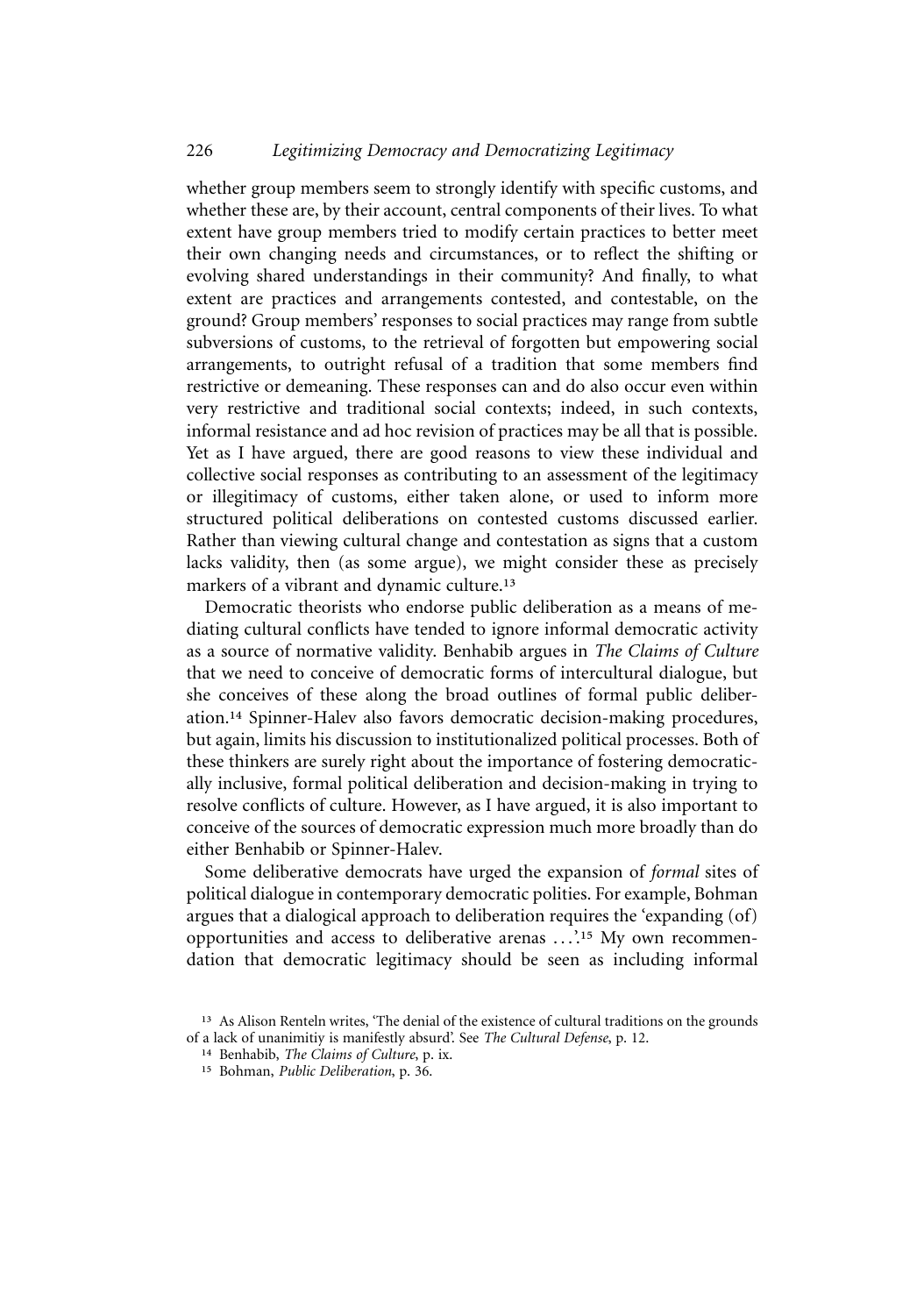democratic activity is compatible with this general idea. Concretely, expanding sites of political dialogue might mean developing mechanisms to make sure that less powerful cultural group members can contribute to deliberations where contested practices are under discussion. Individuals whose voices are not readily heard within their groups' own political processes are still possessed of agency. It may also be possible to create new spaces for political debate that can help to empower such individuals, like special legislative advisory bodies, organized forums for immigrant youth, and so forth. But other forums can and should develop from cultural group's own structures for decision-making (e.g., in the case of Native peoples and some religious groups).

Deliberative democracy theorists should be thinking about ways to expand the ability and opportunities of less powerful citizens to influence decisions about contested social practices and arrangements outside formal political deliberation.16 The liberal state can also help to amplify and give political clout to this informal democratic activity in numerous ways: the example of the British inquiry into arranged marriage shows how government consultations can help underscore the authority of community groups that are aiming to support cultural dissenters. It is most helpful, as I have argued, if these consultative processes focus on the practical needs and interests of group members, for a variety of reasons, not least because a practical focus invites cultural group members to talk about the ways in which social customs are evolving, or have already changed. Although legislation governing cultural practices and arrangements can also take account of the fluidity of traditions, it cannot do so without the input of community members who have local knowledge of those customs—or a 'lived experience' of practices.17

The deliberative democratic approach to cultural conflicts advanced in this book does not purport to guarantee liberal solutions, nor does it promise that deliberative outcomes will always be the most fair or just from the point of view of all concerned. But the procedures for evaluating and, if necessary, reforming contested cultural customs outlined here are democratic and practically grounded; as such, they can generate proposals that are both democratically legitimate and politically viable in their reflection of cultural

<sup>&</sup>lt;sup>16</sup> Excluding coercive, violent, and outright manipulative forms of influence, of course.

<sup>17</sup> The liberal state can support formal and informal democratic activity in other ways. Better funding for cultural community and grassroots groups is one way to extend support, for example. Trusted arbitrators could be supplied to help foster fair decision-making within cultural groups when disagreement is acute. Legislative and judicial bodies in the broader society can also be made more open to democratic processes. In particular, courts could be made more receptive to culturally distinctive forms of argumentation and evidence-giving. See discussions by Iris Young and Angie Means, both of whom have advanced compelling arguments in favor of expanding democratic legal and political norms to acknowledge the authority of alternative cultural narratives.